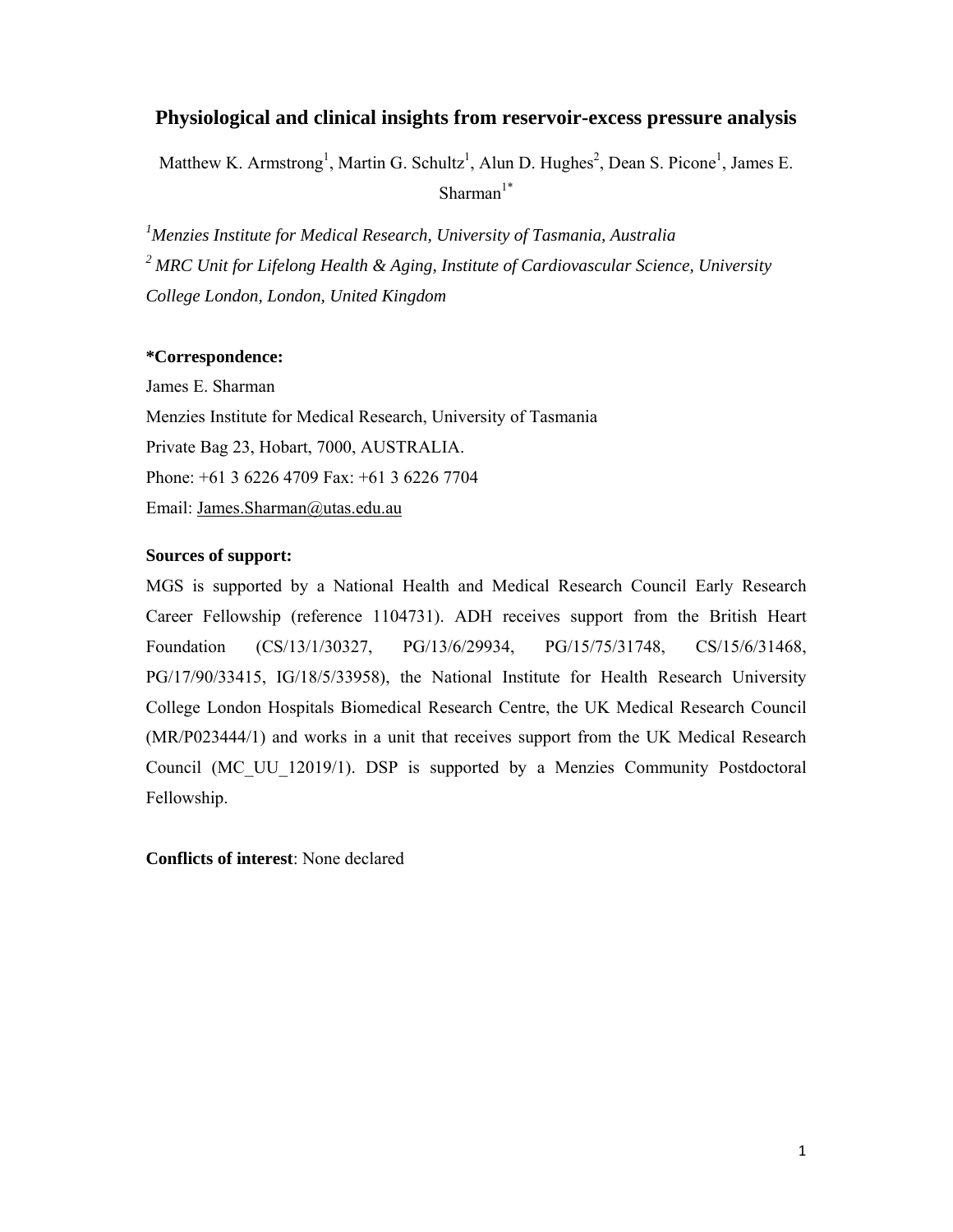#### **Abstract**

There is a growing body of evidence indicating that reservoir-excess pressure model parameters provide physiological and clinical insights above and beyond standard blood pressure (BP) and pulse waveform analysis. This information has never been collectively examined and was the aim of this review. Cardiovascular disease is the leading cause of mortality worldwide, with BP as the greatest cardiovascular disease risk factor. However, brachial systolic and diastolic BP provide limited information on the underlying BP waveform, missing important BP related cardiovascular risk. A comprehensive analysis of the BP waveform is provided by parameters derived via the reservoir-excess pressure model, which include reservoir pressure, excess pressure, and systolic and diastolic rate constants and Pinfinity. These parameters, derived from the arterial BP waveform, provide information on the underlying arterial physiology and ventricular-arterial interactions otherwise missed by conventional BP and waveform indices. Application of the reservoir-excess pressure model in the clinical setting may facilitate a better understanding and earlier identification of cardiovascular dysfunction associated with disease. Indeed, reservoir-excess pressure parameters have been associated with sub-clinical markers of end-organ damage, cardiac and vascular dysfunction, and future cardiovascular events and mortality beyond conventional risk factors. In the future, greater understanding is needed on how the underlying physiology of the reservoir-excess pressure parameters informs cardiovascular disease risk prediction over conventional BP and waveform indices. Additional consideration should be given to the application of the reservoir-excess pressure model in clinical practice using new technologies embedded into conventional BP assessment methods.

**Keywords:** hemodynamics, blood flow, modelling, windkessel, waves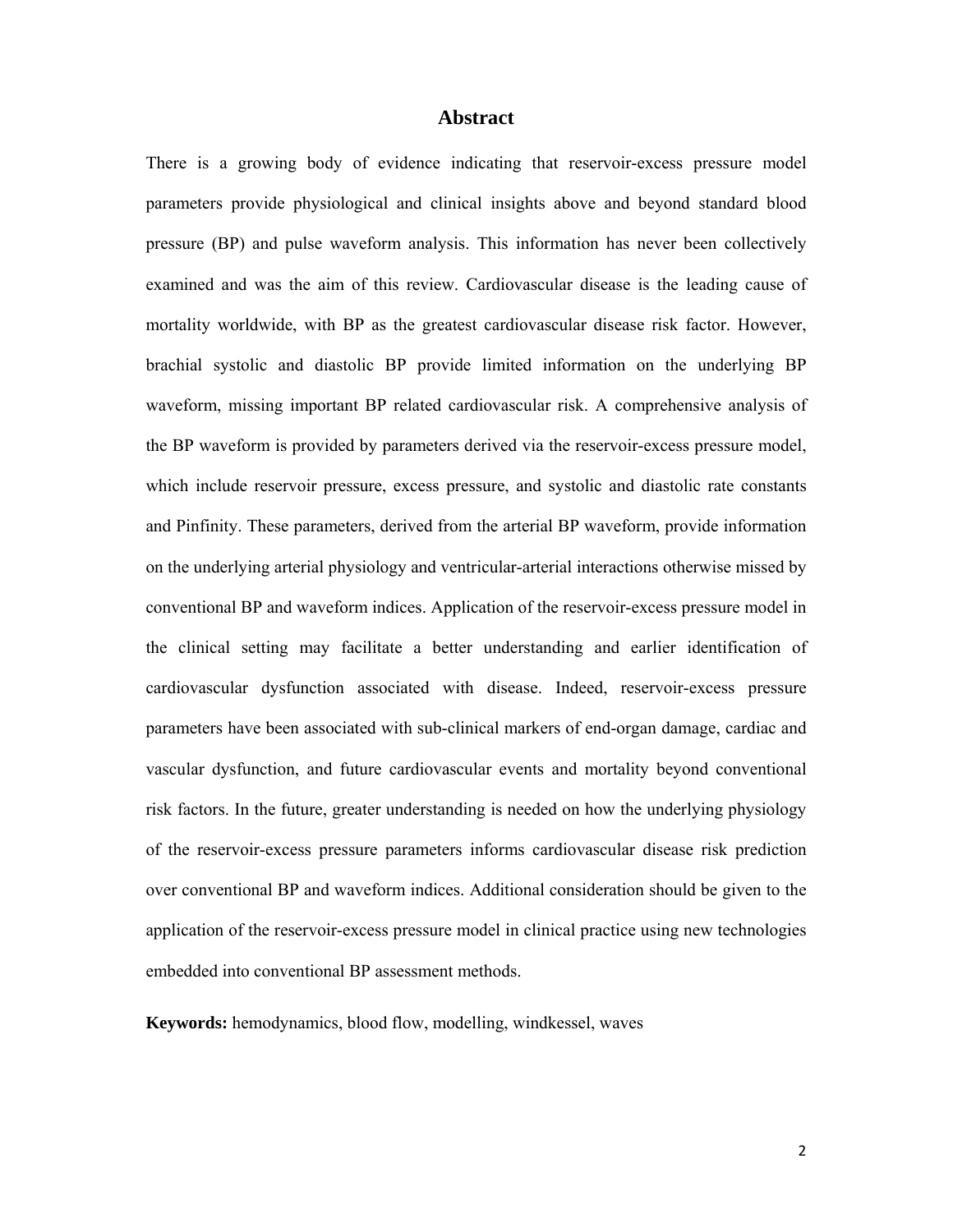## **The burden of cardiovascular disease and hypertension**

Cardiovascular disease (CVD) remains the leading cause of mortality globally, despite 3 improvements in the management and prevention of CVD over the last 15 years.<sup>1,2</sup> More recently, the rate of decline in CVD mortality has abated in several high-income countries, 5 highlighting a need for concerted efforts to improve CVD prevention and management.<sup>2,3</sup> 6 One potential area for improvement is in the assessment and control of blood pressure  $(BP)<sup>4</sup>$ High BP (hypertension) is the leading risk factor for CVD, afflicting 1.1 billion individuals globally.5,6 A 25% reduction in the prevalence of hypertension could prevent 1.7 million 9 deaths per year.<sup>7</sup> Thus, BP measurement is one of the most important clinical tests, and accurate assessment of BP associated CVD risk is critical for improving clinical outcomes.

BP is conventionally measured using an inflatable cuff at the upper arm, from which the systolic and diastolic BP are estimated. Automated oscillometric devices use algorithms applied to data from the digitally recorded arterial pressure waveform during cuff deflation. This oscillometric method of BP assessment increasingly supersedes the auscultatory technique that was first popularised in the 1896 paper by Scipione Riva-Rocci.<sup>8,9</sup> Despite its age, non-invasive cuff measured BP remains the clinical standard for the diagnosis and management of hypertension worldwide. However, even when BP is measured and managed appropriately (according to guidelines), there remains a portion of BP related CVD risk not 19 attributable to systolic and diastolic BP alone.<sup>10</sup> This suggests that conventionally measured systolic and diastolic BP does not provide a comprehensive picture of the harm caused by raised BP. Indeed, systolic and diastolic BP represent only the peak and nadir of an otherwise complex and featured BP waveform (Figure 1). Therefore, there may be clinically important information embedded within the BP waveform that is missed by systolic and diastolic BP 24 alone.<sup>11</sup> This review will discuss the reservoir-excess pressure model, a novel method of BP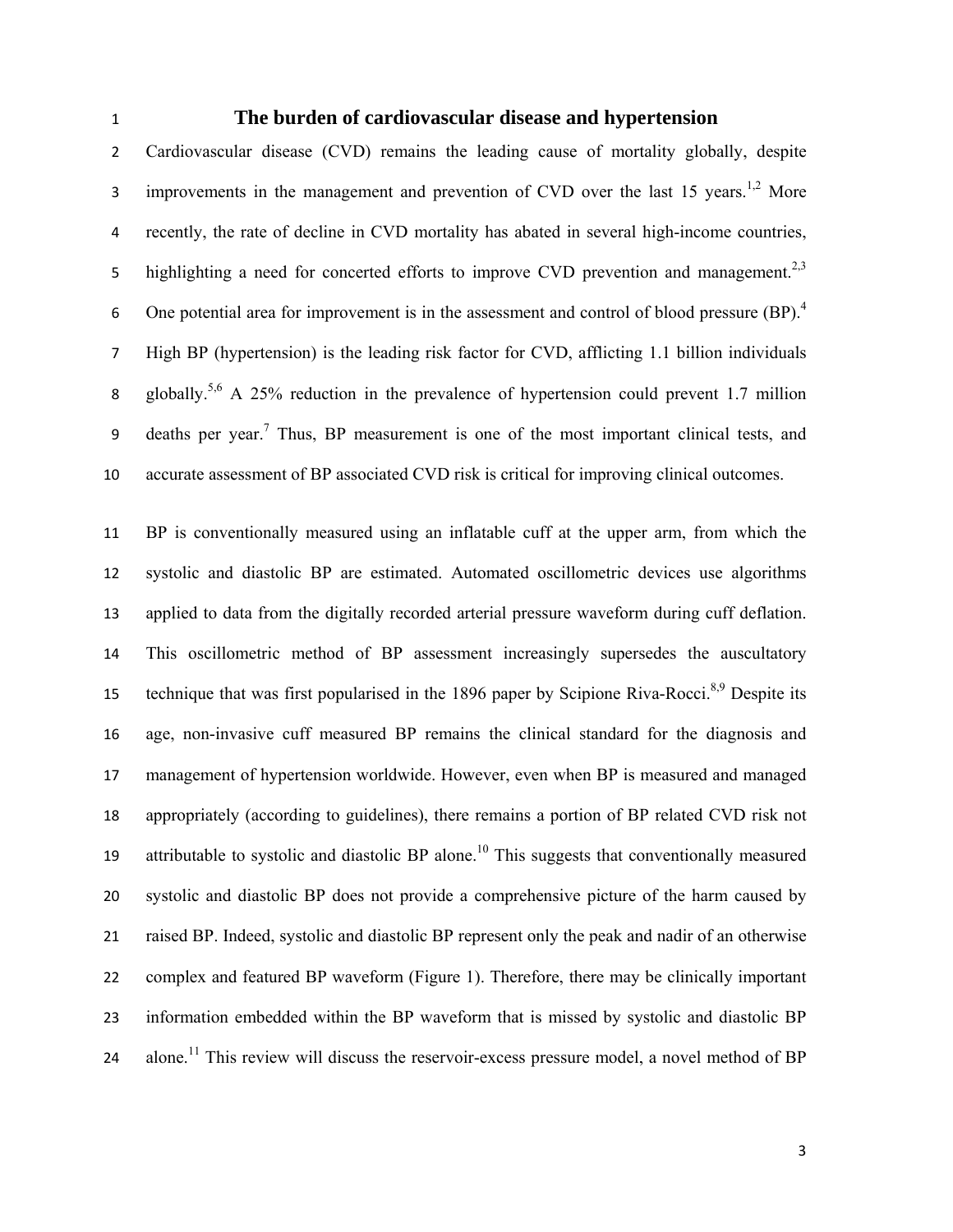waveform analysis, and the extent to which model parameters provide important insights into arterial physiology and BP related risk.

- 
- 

## **The arterial pulse**

Knowledge of the relationship between the arterial pulse (the physical manifestation of the  $B\text{P}$  waveform) and disease dates back to the Ancient Egyptians in 1550 BC.<sup>12</sup> In 1863 Marey provided the first continuous non-invasive recordings of the BP waveform using the sphygmograph, a mechanical device that amplified the applanated pulse through a system of 33 levers.<sup>13</sup> More recently, high-fidelity non-invasive transducers that digitally record the BP waveform from superficial arteries has facilitated the use of pulse-wave analysis as a tool for 35 CVD risk assessment.<sup>14</sup> In its most basic form, pulse-wave analysis derives indices from morphological features defined by inflection points on the BP waveform, as well as area under the curve analysis (Figure 2). However, data relating these conventional pulse-wave 38 analysis indices to hard clinical outcomes are inconsistent.<sup>14–17</sup> Equally problematic is the lack of consensus regarding the physiological interpretation of pulse-wave analysis indices. For example, augmentation index is widely purported to be indicative of wave reflection or vascular stiffness. Yet, consensus documentation recommends against the use of augmentation index as a marker of arterial stiffness and the notion of aortic augmentation 43 index arising from discrete wave reflections has been debunked.<sup>18–21</sup> Likewise, the textbook notion that dP/dt max (a parameter derived from pulse-wave analysis) represents cardiac 45 contractility has also been discredited using invasive data in humans.<sup>22</sup> Furthermore, evidence suggests a more comprehensive understanding of the risk posed by BP may be achieved 47 through assessment of central (aortic) BP as opposed to conventional brachial BP measures.<sup>14</sup> In this regard, pulse-wave analysis has been used to estimate aortic systolic and diastolic BP 49 via a generalised transfer function or proprietary algorithm.<sup>23–28</sup> Accurate assessment of aortic BP would likely provide incremental clinical value to standard brachial cuff BP risk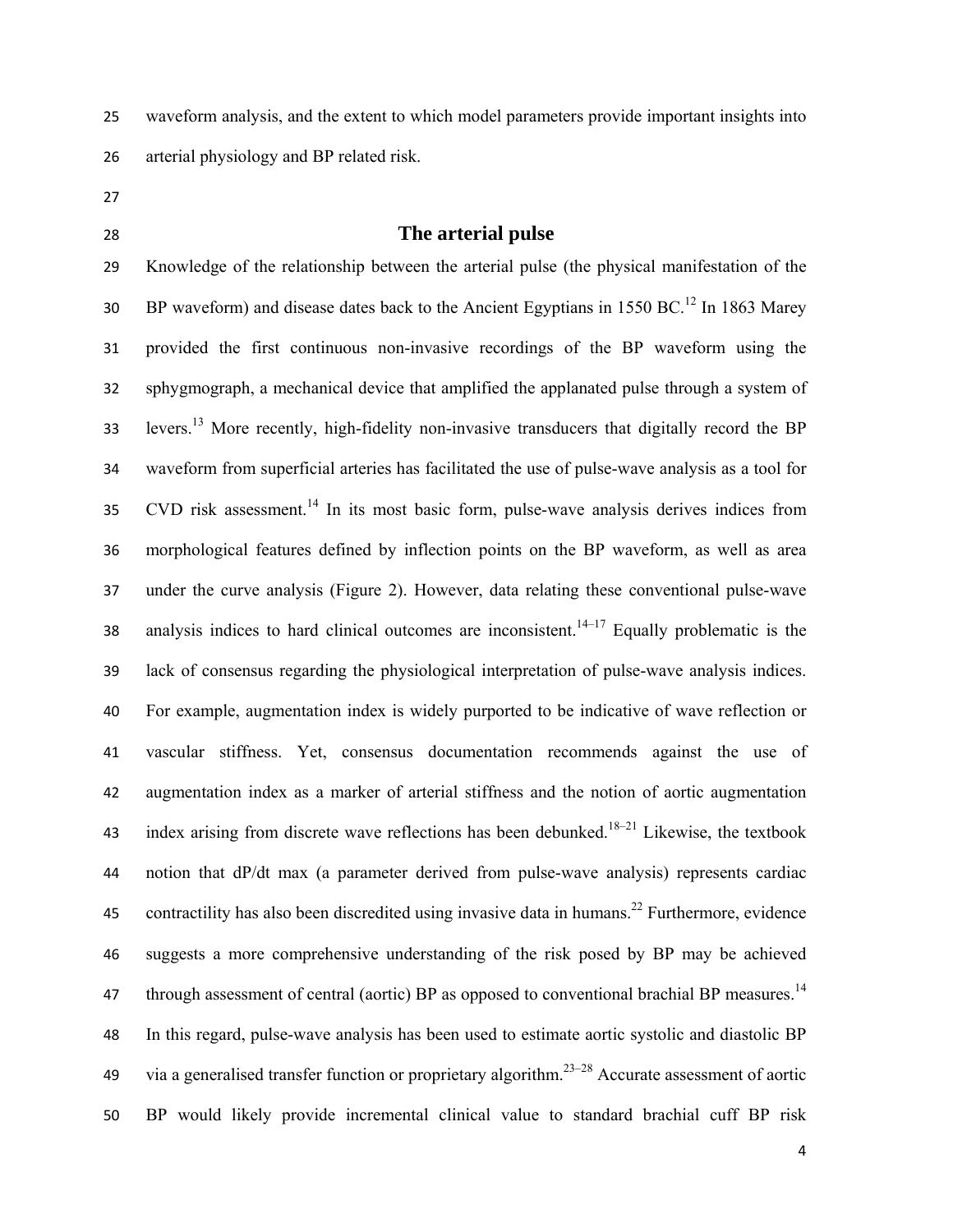stratification. Still, assessment of aortic systolic and diastolic BP alone has similar shortcomings as conventional brachial cuff BP measures by providing little detail of the underlying BP waveform beyond its extremes. On the other hand, parameters derived from the reservoir-excess pressure model have shown promise in providing additional physiological and clinical insights relating to the underlying BP waveform beyond standard systolic and diastolic BP or pulse-wave analysis techniques. Therefore, the reservoir-excess pressure model represents a potential opportunity to improve the information obtained from BP measurement, including offering the potential for earlier and more accurate identification of BP-related CVD risk.

- 
- 

## **Key reservoir-excess pressure model parameters**

The reservoir-excess pressure model provides a heuristic approach to the analysis of the arterial BP waveform, interpreting it as a composite of reservoir pressure and excess pressure.<sup>29,30</sup> Key parameters derived from this model include reservoir pressure and excess pressure (quantified either as integrals, peaks or amplitudes, where the amplitude is the peak minus diastolic BP), systolic and diastolic rate constants, and Pinfinity, the asymptotic minimum of the diastolic decay in pressure (Figure 3). Though still in its infancy, there is a growing body of work detailing the physiological and clinical insights provided by the reservoir-excess pressure model (see Table 1), yet these data have never been brought together and discussed collectively. In the following pages, we outline the data relating to the physiological representation of each of the reservoir-excess pressure parameters (*physiological studies*) and how this underlying physiology may relate to the clinical value of each reservoir-excess pressure parameter (*clinical studies*). Previous findings highlighting the clinical value of the reservoir-excess pressure parameters have been summarised in Table 1, eTable 1, and eFigure 1 and 2.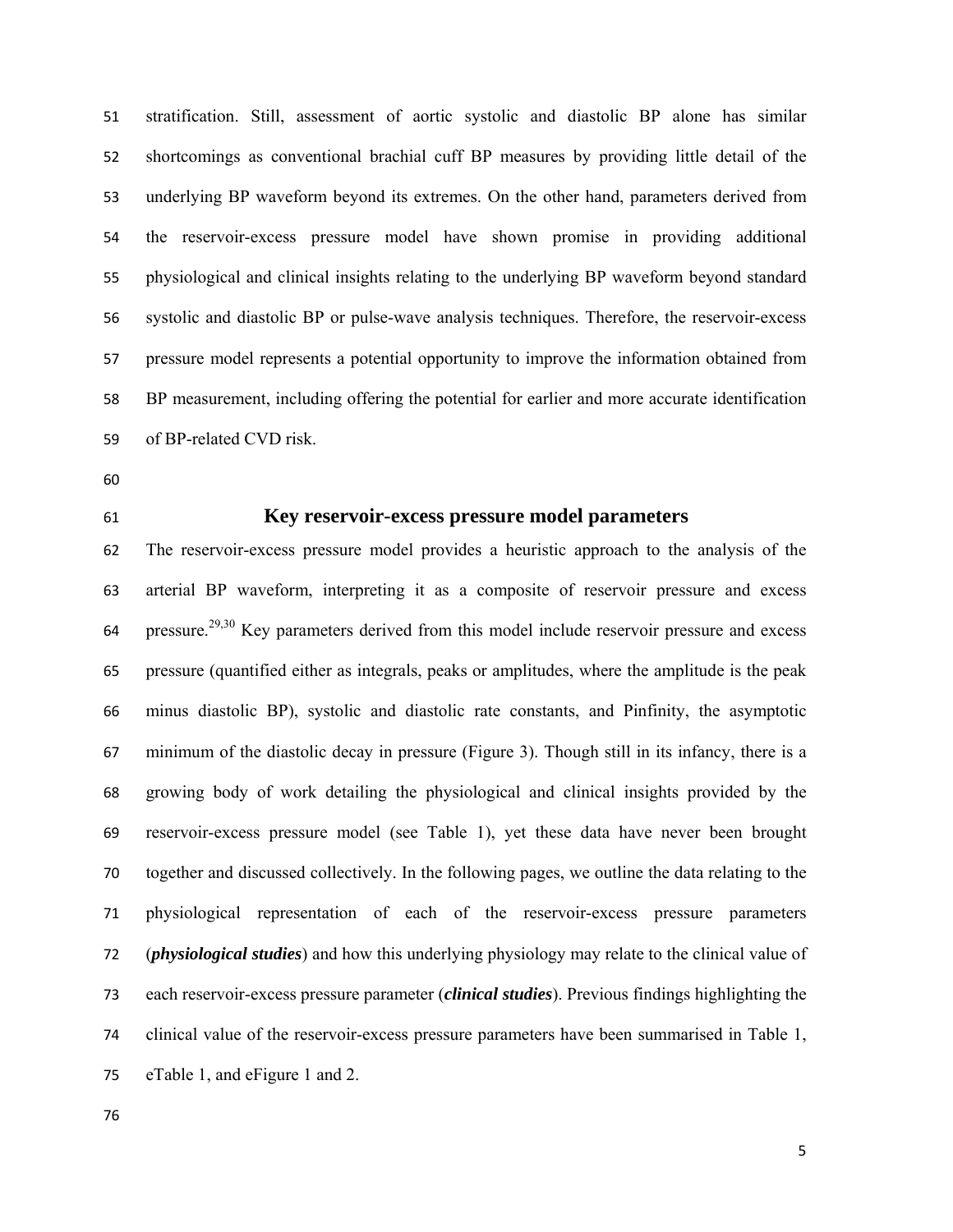#### **Reservoir-excess pressure parameters, physiological and clinical data**

#### **Reservoir pressure**

*Physiological studies.* During systole, blood flow into the aorta exceeds outflow resulting in increased aortic volume. The large elastic arteries (particularly the proximal aorta) act as a dynamic capacitor for blood volume to which a pressure can be ascribed. This pressure, attributable to changes in arterial blood volume, was termed the Windkessel pressure by 83 Frank.<sup>31</sup> In the reservoir-excess pressure model, the windkessel pressure assumes the name of reservoir pressure; though they are similar in concept, there are nuanced differences between 85 the windkessel and reservoir pressure that necessitate the notational distinction.<sup>32,33</sup> In particular this distinction emphasizes that reservoir pressure arises from waves and propagates along the arterial tree at a finite speed, whereas the Windkessel pressure is assumed to have a non-physiological infinite wave speed.

89 Upon first outlining their reservoir-excess pressure model, Wang et al.<sup>29</sup> showed that the mathematically derived reservoir pressure was proportional to cyclic variations in aortic volume over the cardiac cycle in the dog aorta. More recently, the equivalency of reservoir 92 pressure to changes in aortic volume has been observed in man (Figure 4).<sup>34</sup> The capacity of the large elastic arteries to expand and buffer the rapid influx of blood volume from the heart during systole theoretically protects distal vessels from potentially damaging pulsatile 95 hemodynamics.<sup>35,36</sup> In this regard, reservoir pressure may be considered a composite marker dependent on multiple factors, including left ventricular output, global arterial compliance, systemic arterial resistance, and aortic characteristic impedance.

Increased aortic stiffness (i.e., reduced large artery compliance) is an established independent risk factor for CVD and all-cause mortality and may, at least partly, underlie the association of reservoir pressure and CVD risk, where a high reservoir pressure indicates higher arterial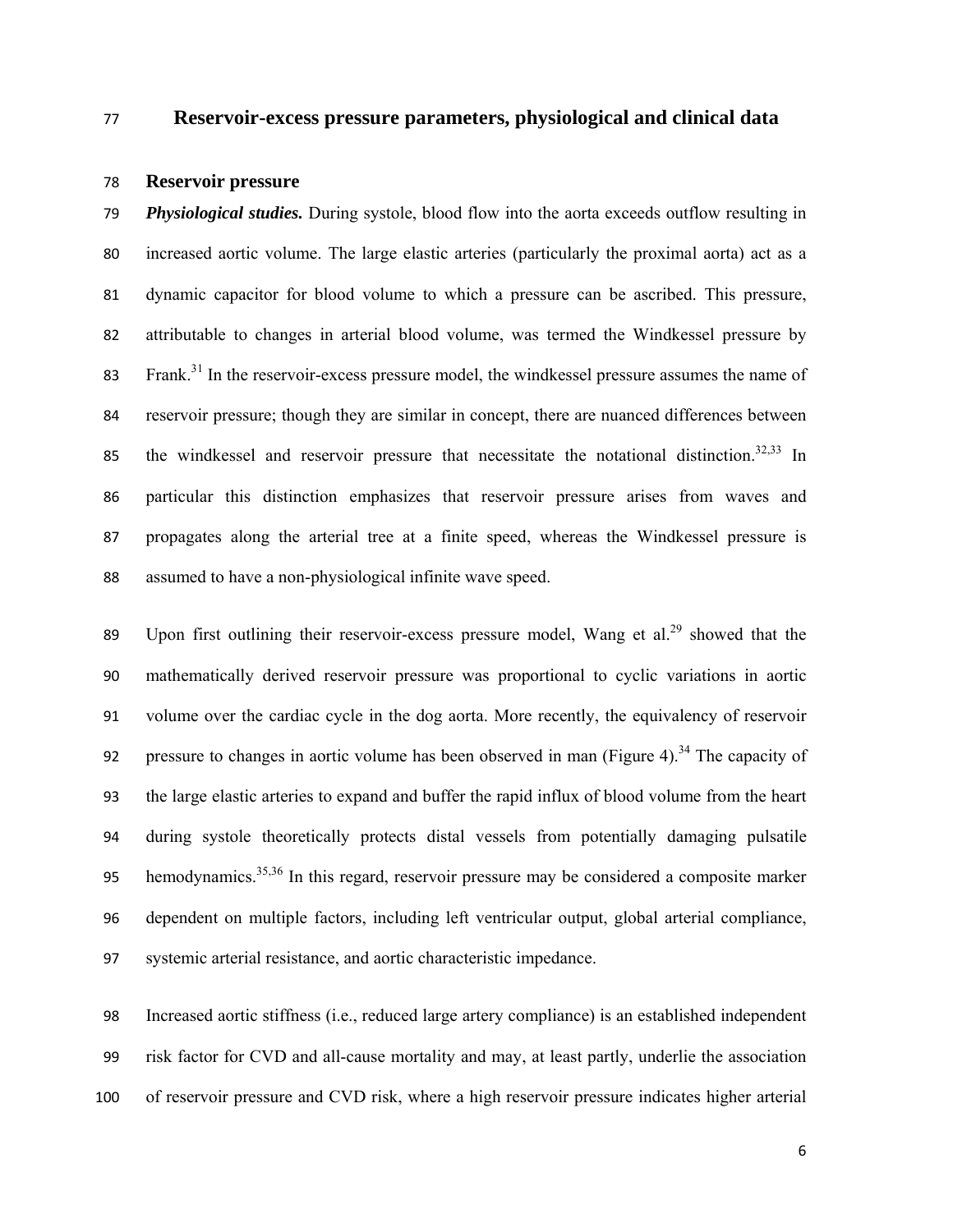101 stiffness and worse CVD outcomes.<sup>37</sup> Furthermore, several numerical works have explored the theoretical basis of the reservoir pressure.<sup>38–40</sup> Parker et al.<sup>38</sup> showed that the reservoir pressure represents the theoretical minimum hydraulic work performed by the left ventricle to generate a stroke volume. Consequently, a higher reservoir pressure would suggest that greater work would be needed to be performed by the heart in order to eject a given stroke volume. This hypothesis helps explain previously observed associations between reservoir 107 pressure and left ventricular mass index  $(LVMI)$ .<sup>41,42</sup>

Moreover, the reservoir pressure is associated with systolic BP and pulse pressure but is 109 relatively uniform throughout the arterial tree.<sup>43,44</sup> Therefore, the CVD risk predictive value of reservoir pressure derived from central artery BP waveforms may apply to reservoir pressure measured from peripheral artery locations as well. This is a potentially important concept as it provides a rationale for facilitating the accurate estimation of central artery reservoir-excess pressure indices from peripheral artery waveform recordings. Altogether, the reservoir pressure may provide useful information relating, not only to global arterial properties, but also to the hemodynamic load experienced by the heart and ventricular-arterial coupling.

*Clinical studies.* In prospective studies, the peak, amplitude, and integral of reservoir pressure derived from central artery BP waveforms are associated with CVD events and 119 mortality independently of conventional CVD risk factors.<sup>45–47</sup> In 674 individuals with an 120 indication for a coronary angiography procedure, Hametner et al.<sup>45</sup> found a higher reservoir pressure amplitude was associated with all-cause mortality and CVD events (myocardial infarction, stroke, and revascularization). Notably, model parameters were derived from non-invasively recorded BP waveforms and adjustment for confounders in multivariable models was comprehensive, bar the omission of systolic BP.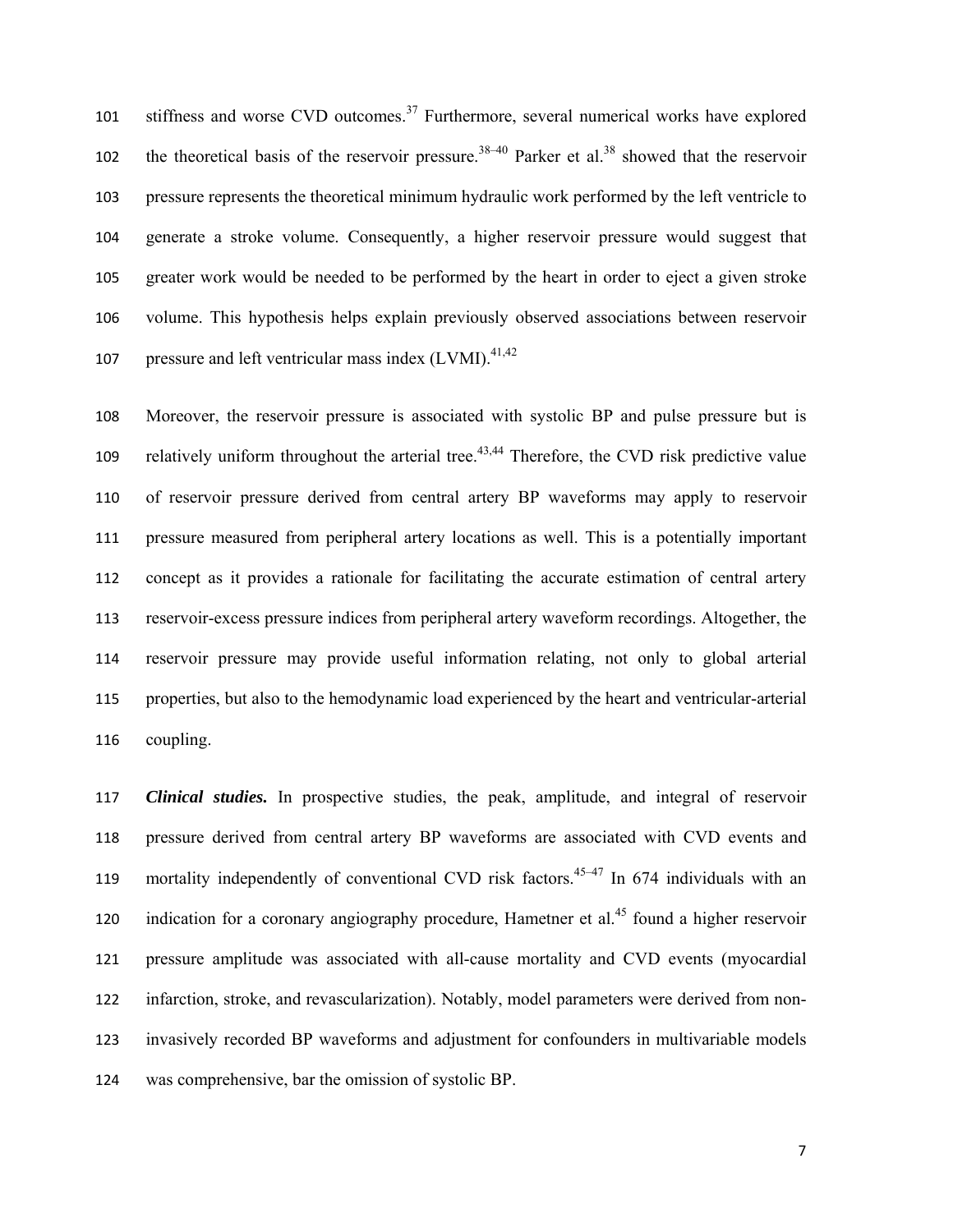In a separate study comprising 1272 individuals with untreated hypertension and normotensive individuals, higher values for both the peak and amplitude of reservoir pressure 127 were associated with CVD mortality.<sup>46</sup> In this study, adjustment for traditional CVD risk factors was wide-ranging, but models were not adjusted for heart rate. Yet, in the same study, neither the peak nor amplitude of reservoir pressure remained significantly associated with 130 CVD mortality in an independent community-based cohort free of CVD  $(n=2211)^{46}$ 

In 2539 individuals from a community-based Framingham Heart Study cohort, the amplitude of reservoir pressure was positively associated with CVD events, including myocardial infarction, coronary insufficiency, heart failure, and stroke. Importantly, these relationships remained after adjustment for traditional CVD risk factors, including systolic BP and heart rate, providing arguably the most robust evidence for the CVD risk predictive value of the 136 reservoir pressure to date.<sup>47</sup> In a sub-study of the Anglo-Scandinavian Cardiac Outcome trial, reservoir pressure (peak and integral) derived from untransformed peripheral artery waveforms was not associated with increased risk of CVD events; whether this difference relates to the sample studied or the use of peripheral rather than central estimates of reservoir 140 pressure is unknown.<sup>41</sup> It should also be noted that, among patients with end stage renal disease, an inverse relationship between the reservoir pressure integral and all-cause mortality has previously been reported.<sup>48</sup> Finally, in two cross-sectional studies, reservoir pressure derived from radial artery BP waveforms was positively associated with LVMI, consistent with the notion that, physiologically, reservoir pressure provides useful information on 145 ventricular-arterial coupling. $41,42$ 

### **Excess pressure**

*Physiological studies.* Excess pressure is calculated as the difference between total measured BP and reservoir pressure and has been proposed to represent additional or 'unnecessary' 149 work performed by the heart in ejecting the stroke volume.<sup>38</sup> Consequently, elevated excess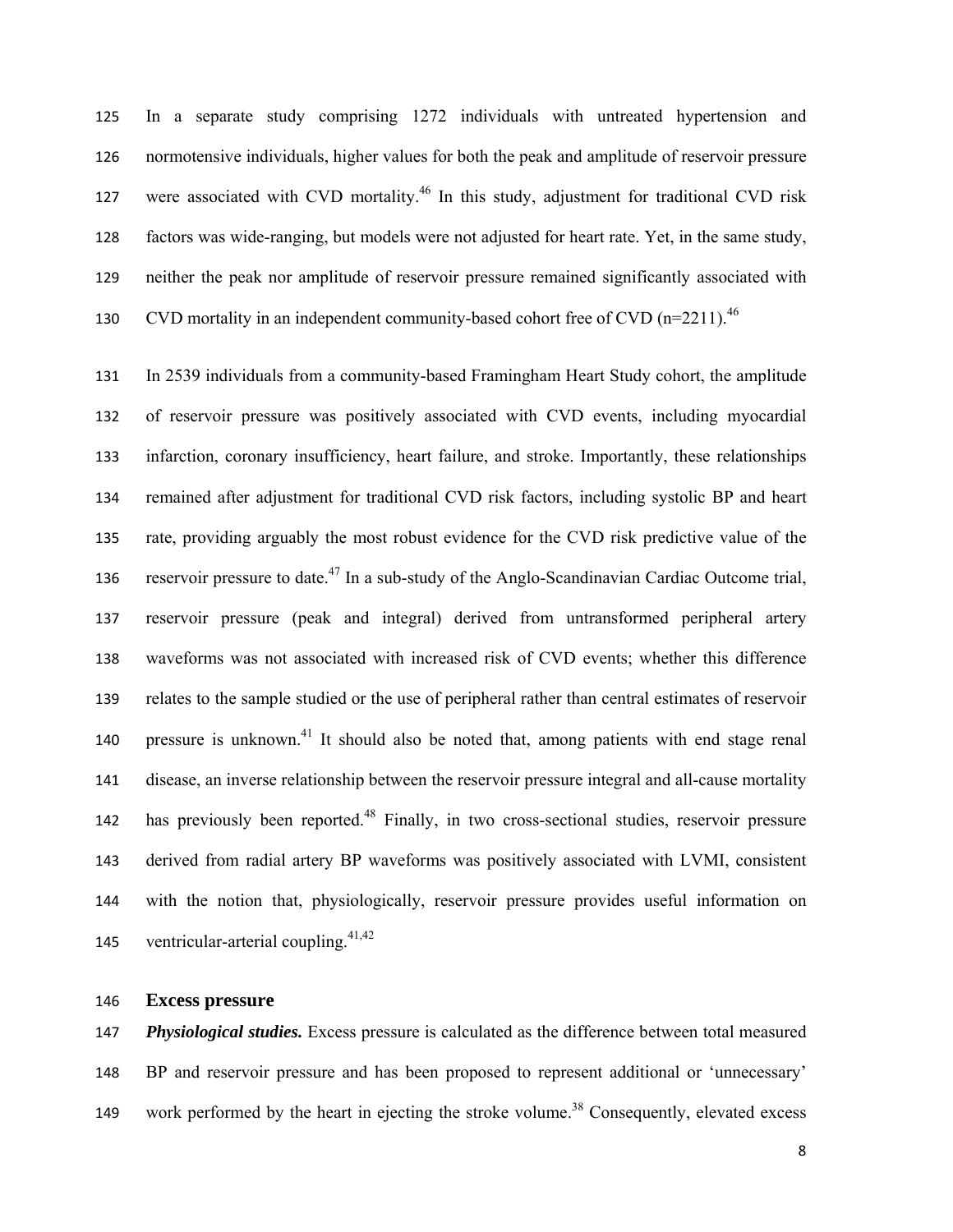pressure may be indicative of an inefficient interaction between the ventricular and vascular systems, and representative of superfluous hemodynamic load on the heart. Assuming an 152 average heart rate of 70 beats per minute, the heart beats  $\approx$ 100 thousand times per day, it is not hard to imagine that even small inefficiencies compound over time, leading to structural adaptations in the heart and adverse cardiovascular-related outcomes (consistent with 155 previously observed associations of excess pressure with LVMI and CVD events).<sup>42,49</sup>

When derived from aortic or carotid BP waveforms, excess pressure is proportional to aortic 157 blood flow.<sup>29,50</sup> Viewing the circulatory system as 3-element Windkessel (Westkessel), the equivalency of excess pressure to flow arises due to the constant of proportionality between excess pressure and aortic flow which should be related to the characteristic impedance of the 160 aorta.<sup>33</sup> Outside the aorta, the relationship between peripheral artery excess pressure and 161 blood flow velocity was recently confirmed in the brachial and radial arteries.<sup>51</sup> The relationship of excess pressure to aortic blood flow may partly explain associations between excess pressure and markers of CVD, such as carotid intima-media thickening, reductions in 164 brain grey matter volume, and reduced renal function.<sup>41,52,53</sup> For these reasons, excess pressure may be indicative of local hemodynamic forces linked to endothelial dysfunction and site-specific predilection for atherosclerotic disease.

*Clinical studies.* In a longitudinal study among 2069 individuals participating in a 168 randomized clinical trial of antihypertensive therapy, Davies et al.<sup>41</sup> showed that the integral of excess pressure was positively associated with adverse CVD events independent of traditional CVD risk factors, including systolic BP, but not heart rate. A notable feature of this study was the use of the un-transformed radial artery BP waveform for the derivation of excess pressure. Because non-invasive recording of radial artery BP waveforms is somewhat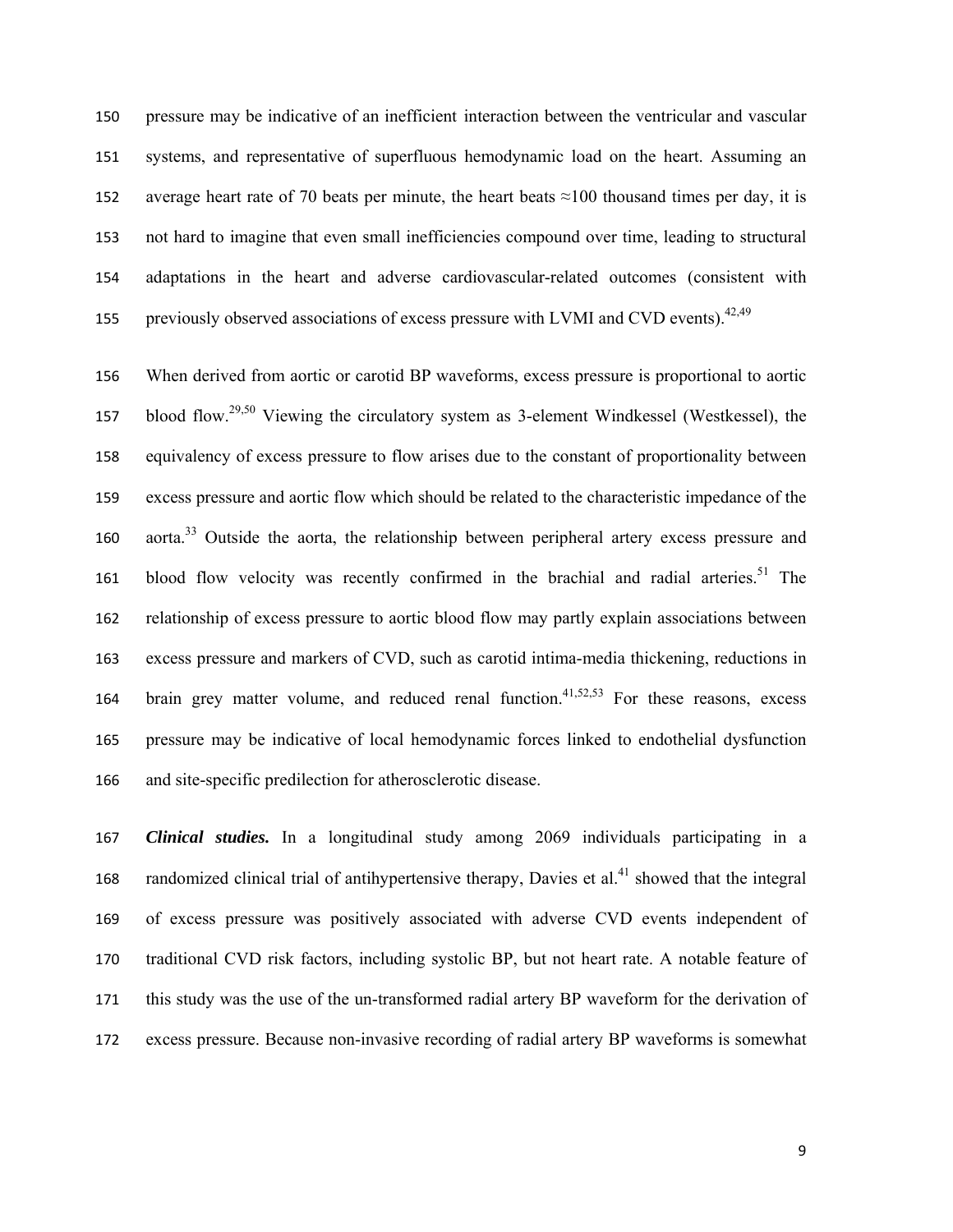uncomplicated, excess pressure may represent a suitable candidate for translation into the clinical setting.

Similar findings from other prospective studies have shown that the excess pressure integral and amplitude is associated with CVD events and mortality, and all-cause mortality among 177 individuals with heart failure, acute coronary syndrome or end stage renal disease.<sup>48,54,55</sup> Furthermore, among healthy individuals, the integral of excess pressure is positively associated with declining renal function, but this was observed in a small sample with limited adjustment for confounders (age, sex, body mass index, systolic BP and heart rate).<sup>53</sup>

New data from a Framingham Heart Study community-based cohort with a 15 year follow up observed that the excess pressure amplitude but not excess pressure integral estimated from carotid artery tonometry using a pressure-dependent rate constants was positively associated with future CVD events after adjustment for age and sex, but this association was attenuated 185 after further adjustment for conventional CVD risk factors.<sup>47</sup> It is uncertain whether differences between this finding and previous studies reflect differences in the study sample (the Framingham Heart Study cohort was free of overt CVD), or the use of carotid as opposed to peripheral waveforms. Notably, excess pressure derived from carotid artery BP waveforms was not significantly associated with CVD outcomes in the Second Australian 190 National Blood Pressure Study cohort.<sup>56</sup> It is possible that the value of excess pressure as a marker of CVD risk may be most applicable among individuals with higher baseline CVD risk. Indeed, excess pressure in the Framingham Heart Study cohort was lower (median 5.3 mmHg.s; interquartile range 4, 7.1 mmHg.s) and had fewer individuals with high excess 194 pressure compared to values previously reported by Davies et al. among individuals with hypertension (median 6 mmHg.s; interquartile range 1.8, 17.0 mmHg.s).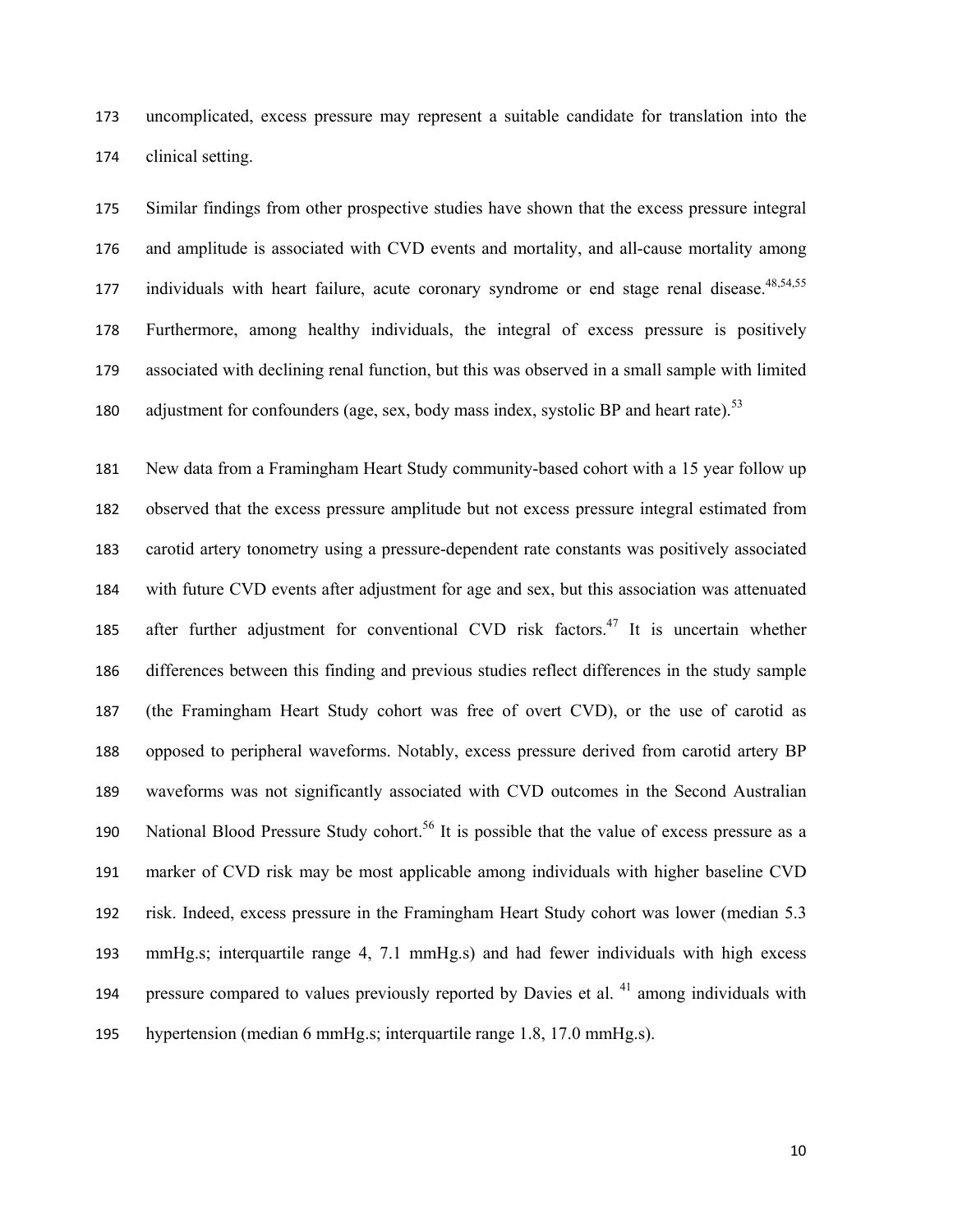Lastly, cross-sectional associations of excess pressure include LVMI (positive association), carotid intima-media thickness (positive association), and brain grey matter volume (negative 198 association).<sup>41,52</sup> Consistent with excess pressure representing the superfluous work 199 performed by the heart, high excess pressure has been positively correlated with LVMI.<sup>41</sup> Associations with carotid intima-media thickness and loss of brain grey matter volume may owe to high excess pressure representing the transmission of damaging pulsatile wave energy into the peripheral vasculature. Thus, high excess pressure may be a useful marker denoting early identification of both cardiac and vascular dysfunction. Notably, cross-sectional associations of excess pressure have only been reported among clinical populations (individuals with hypertension or type 2 diabetes). Still, these data help understand previous associations between excess pressure and CVD events and mortality and all-cause mortality.

#### **Diastolic rate constant**

*Physiological studies.* The diastolic rate constant is a parameter derived from the reservoir pressure curve. Therefore, much of the discussion regarding the physiology of the reservoir pressure is relevant to the diastolic rate constant as well. During systole, the large elastic arteries expand to accommodate blood volume ejected from the heart. During diastole, the aortic valve is closed, flow into the aorta stops and the large arteries recoil, buffering the pressure as it falls to diastolic BP.

The rate at which reservoir pressure decays during diastole (diastolic rate constant) depends on the compliance of the systemic arteries that comprise the reservoir and the resistance to outflow via the microcirculation (Figure 3). The diastolic rate constant is simply the inverse of the time constant (tau) of the diastolic decay, which for a simple 2-element Windkessel (assuming constant compliance and resistance with a zero asymptotic pressure) is 219 proportional to the product of systemic arterial resistance and compliance.<sup>57</sup> With reductions in both systemic vascular resistance and arterial compliance, discharge of the reservoir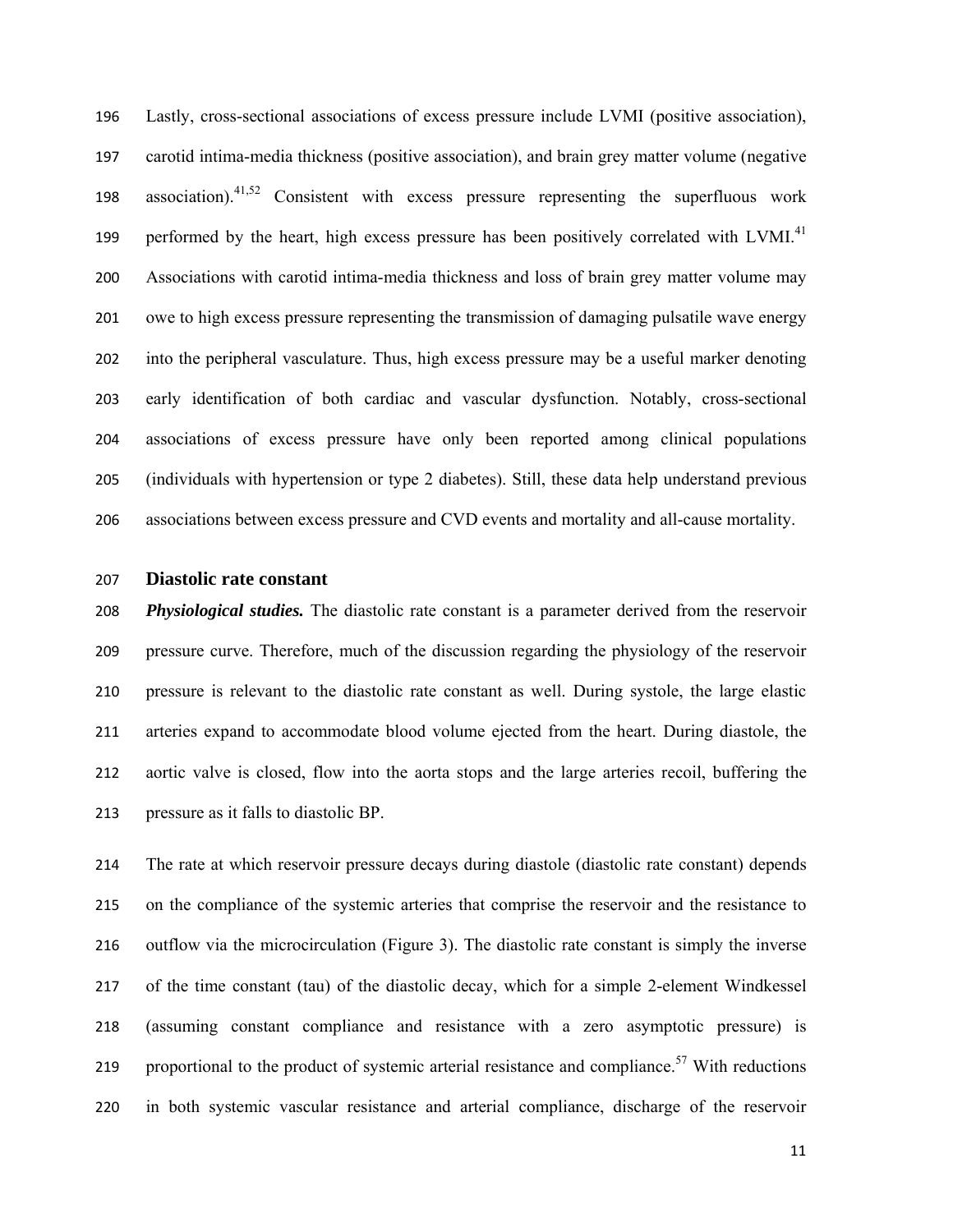pressure occurs faster, and the rate of diastolic decay is increased. A higher diastolic rate constant could lead to greater transmission of detrimental pulsatile forces into the peripheral vasculature potentially causing end-organ damage. This may be one mechanism underpinning previously observed associations between the diastolic rate constant and CVD events and mortality.

Zero-flow pressure (Pzf) represents the pressure at which flow through the microcirculation stops, often termed critical closing pressure. The Pzf has a substantial influence on estimates 229 of tau<sup>58</sup> and there is extensive evidence that it is not zero; detailed discussion can be found in the recent studies by Hughes et al.<sup>33</sup> and Behnam et al.<sup>47</sup> Originally, Pzf was thought to equal 231 venous pressure but evidence (summarised in<sup>33</sup>) suggests that Pzf is higher than mean 232 systemic filling pressure and is typically  $\sim$ 23 to 30mmHg.<sup>33</sup> Pinfinity is the pressure asymptote of the diastolic decay (Figure 3) and is assumed to be equal to Pzf. Traditionally, Pinfinity is taken as a free parameter estimated from fitting a mono-exponential function with a constant to the diastolic pressure decay. However, this may result in an over estimation of 236 Pzf, particularly when the diastolic decay exhibits high concavity.<sup>47</sup> Highlighting the effect of 237 Pinfinity on tau, Behnam et al.<sup>47</sup> observed values of tau 50% lower when Pinfinity was fixed (at 20 mmHg) compared to when Pinfinity was taken as a free parameter. Consequently, estimates of compliance will also be 50% lower when using the fixed versus free Pinfinity; however the amplitudes of reservoir pressure and excess pressure were similar between the 241 two approaches (fixed verses free). Overall, when interpreting tau, and therefore the diastolic rate constant, consideration should be given to the method of waveform fitting, and particularly the calculation of Pinfinity.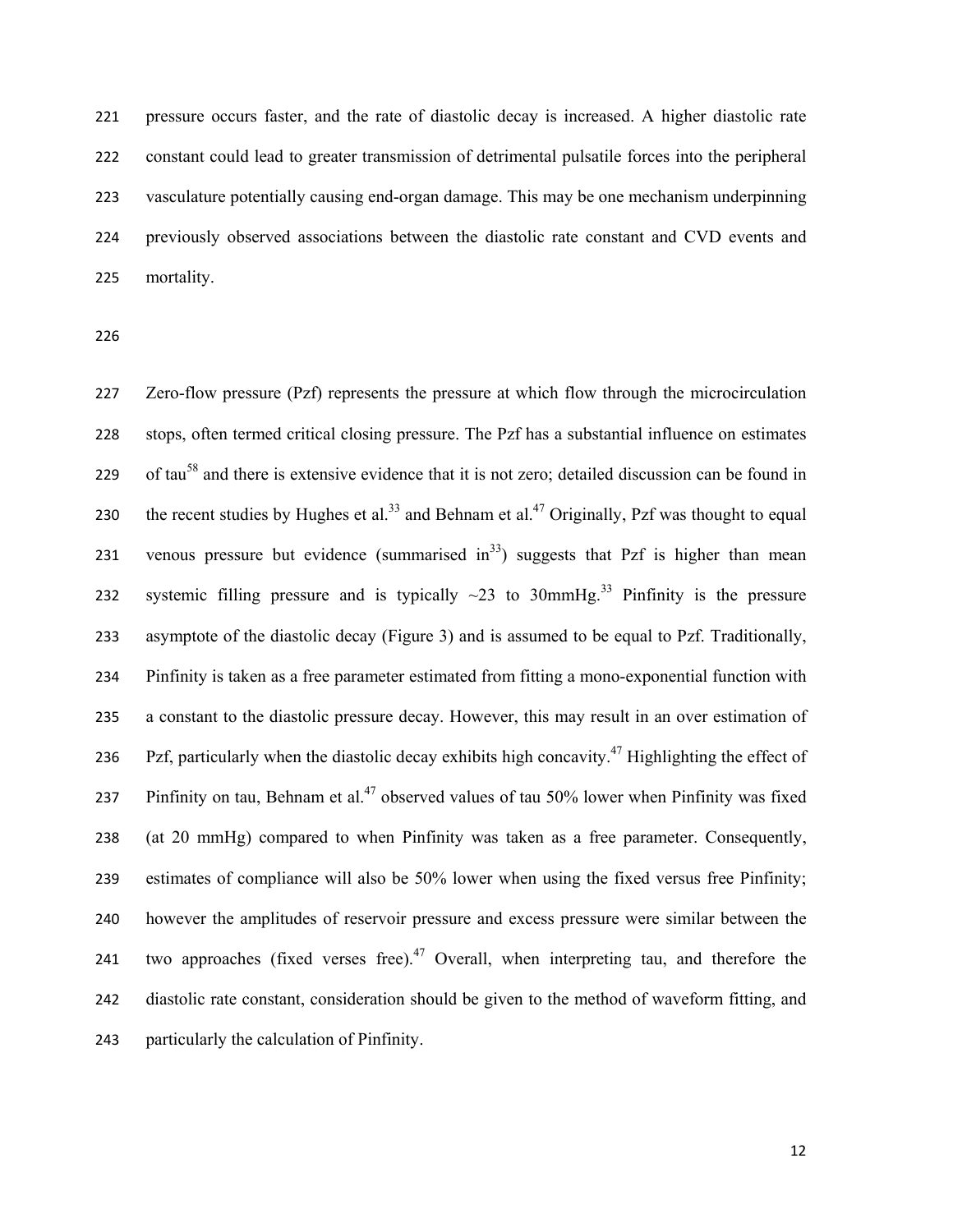*Clinical studies.* There is a relative dearth of studies reporting associations between the diastolic rate constant and CVD risk. In one study reporting data from two independent cohorts, one healthy community-based and one consisting of normotensive and untreated 247 hypertensive individuals, Cheng et al. observed a higher diastolic rate constant was associated with greater CVD mortality after adjusting for multiple traditional CVD risk factors (including age, sex, systolic BP, body mass index, fasting glucose, triglycerides, low-density lipoprotein cholesterol, high-density lipoprotein cholesterol, smoking, and alcohol). Similarly, among the healthy community-based Framingham Heart Study cohort, the diastolic time constant was associated with CVD events in models adjusted for traditional CVD risk factors (including age, sex, total cholesterol, high-density lipoprotein cholesterol, smoking, 254 antihypertensive medication, and diabetes mellites).<sup>47</sup> However, the relationship between the diastolic time constant and CVD risk was attenuated after additional adjustment for systolic BP and heart rate.

Conversely, among 838 elderly hypertensive individuals, the diastolic rate constant was not 258 significantly associated with incident CVD events.<sup>56</sup> A potential limitation of this study was that the primary end point (fatal and nonfatal stroke and myocardial infraction) was only observed in 43 patients, thus, limiting the power of the study and increasing the possibility of a false negative result. In patients with end-stage renal disease, the diastolic rate constant was positively associated with all-cause and CVD mortality, but this association was attenuated to the null in multivariable models adjusted for heart rate, age, sex, comorbidities, type of 264 dialysis, dialysis vintage and carotid-to-femoral pulse-wave velocity.<sup>48</sup>

In general, the diastolic rate constant seems to exhibit stronger associations with CVD risk in studies conducted among healthy individuals and thus, may be a more sensitive marker of CVD risk in these populations. This may partly explain previously observed the non-significant findings among individuals with end stage renal disease and elderly individuals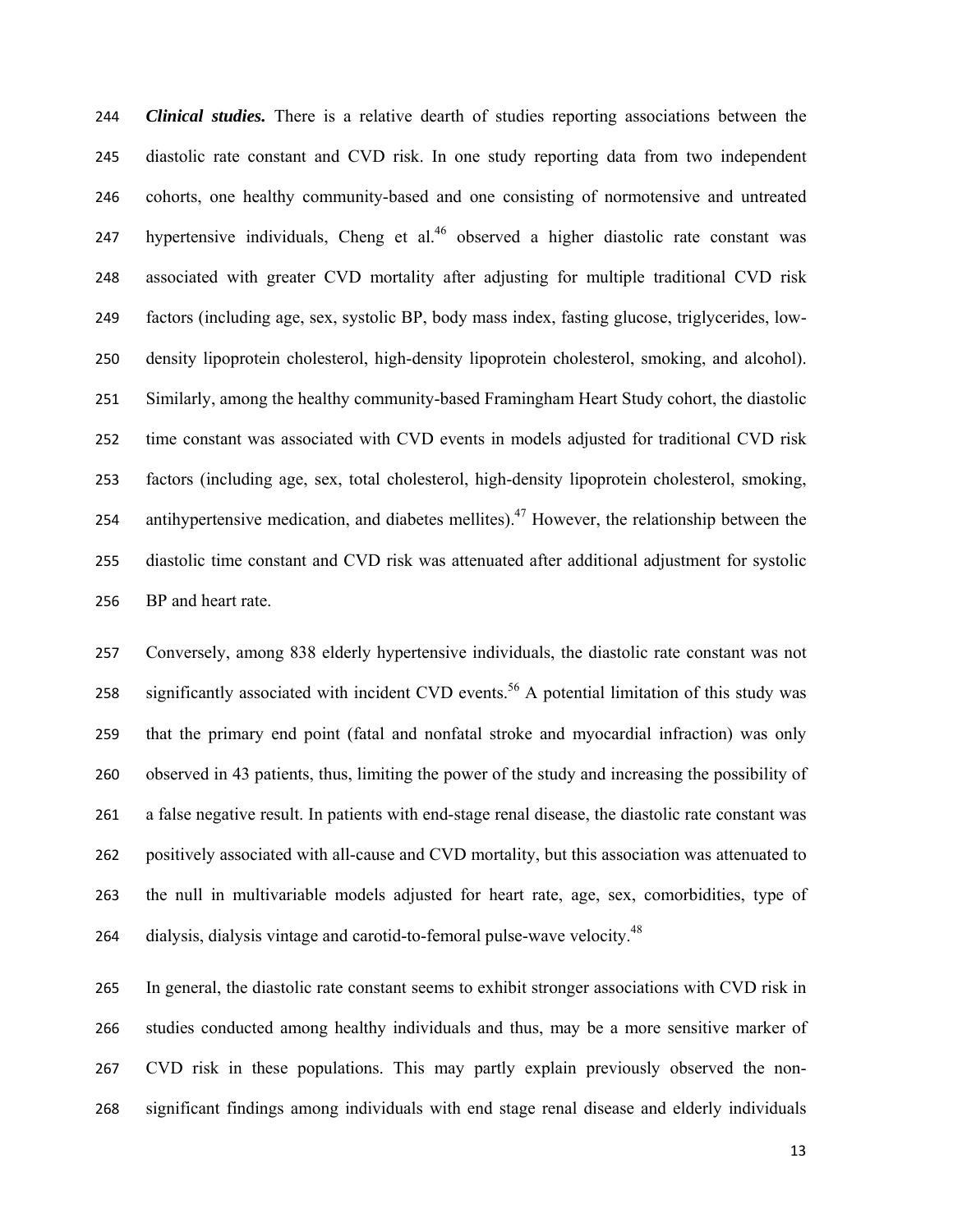269 with hypertension.<sup>48,56</sup> Whereas significant associations were observed among, for the most 270 part, healthy community based cohorts.<sup>46,47</sup> However, previous studies reporting associations between the diastolic rate constant and CVD risk have also employed different methods to calibrate non-invasively recorded BP waveforms (systolic and diastolic BP or mean and 273 diastolic BP calibration).<sup>48,56</sup> Yet, the influence of the calibration method is not evident in these previous studies and two of the studies discussed above present data for both calibration 275 methods with no difference to the principal results.  $46,48$ 

Finally, in a cross-sectional study, using invasive BP waveform data, a higher diastolic rate 277 constant was associated with lower estimated glomerular filtration rate.<sup>59</sup> Interestingly, the authors showed that the inverse association between the diastolic rate constant and estimated glomerular filtration rate was similar when derived from aortic or brachial artery BP 280 waveforms.<sup>59</sup> These observations are unsurprising given the physiological dependence of the diastolic rate constant on systemic arterial compliance, and it would be valuable to determine associations of the diastolic rate constant with other markers of target organ damage.

### **Systolic rate constant**

*Physiological studies.* The systolic rate constant, like the diastolic rate constant, is derived from the reservoir pressure curve and is therefore also intimately related to it. The physiology underpinning the reservoir pressure is discussed in detail above. Pertaining to the systolic rate constant, as blood volume is ejected from the heart during systole, the arterial reservoir increases; the rate at which the reservoir pressure increases is quantified by the systolic rate constant. As such, the systolic rate constant will show some inverse relationship with the aortic characteristic impedance and systemic arterial compliance, which may account for 291 associations with CVD risk reported in some studies.<sup>46,47,56</sup> Aortic stiffness increases with age and forms part of the pathology of CVD, leading to higher pulse pressure and increased transmission of pulsatile forces into the peripheral vasculature, or adverse effects on left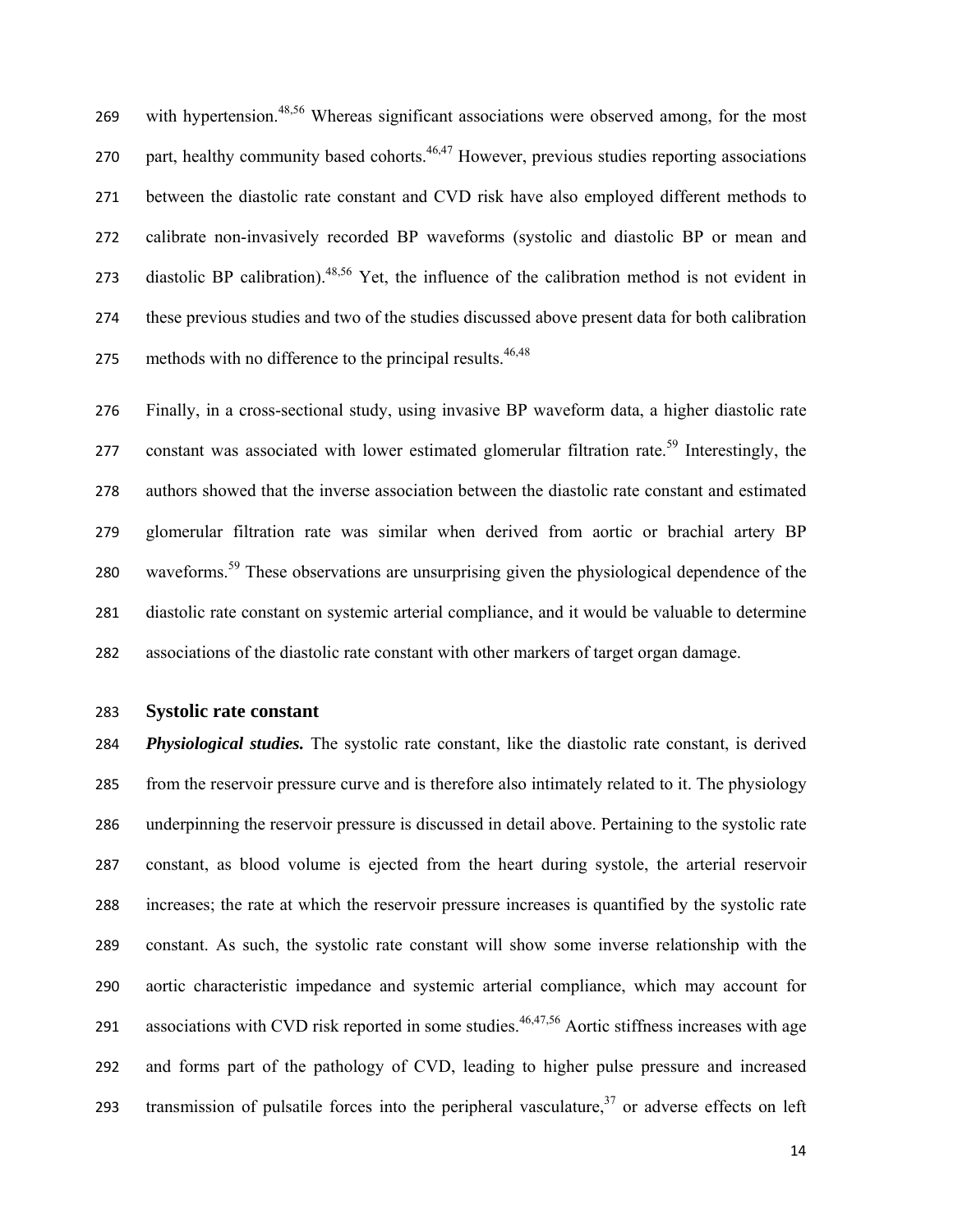ventricular structure and function. Furthermore, aortic characteristic impedance is also influenced by aortic diameter. Aortic diameter has previously been implicated as a potential mechanism in the progression of pulse pressure increases among individuals with hypertension.<sup>60,61</sup> Altogether, the systolic rate constant likely represents a marker comprising information related to ventricular-arterial interaction, ventricular load, and large artery stiffness, where a higher systolic rate constant might be expected to be associated with greater CVD risk.

*Clinical studies.* In healthy community-based cohorts and cohorts with disease, the systolic 302 rate constant is associated with CVD events and mortality.<sup>46–48,56</sup> However, the direction of associations between the systolic rate constant and adverse outcomes across these previous studies are inconsistent. Firstly, in 3483 healthy and untreated hypertensive individuals across two prospective cohorts, a higher systolic rate constant was associated with higher CVD mortality and performed better than conventional pulse-wave analysis indices, including augmentation index and augmentation pressure and conventional brachial pulse pressure 308 (adjusted hazards ratio =  $1.18$ ).<sup>46</sup> Similarly, among individuals free of overt CVD, results from the Framingham Heart Study analysis have shown that a higher systolic time constant (the inverse of the systolic rate constant) was associated with lower risk of CVD events 311 (adjusted hazards ratio =  $0.92$ ).<sup>47</sup> Among individuals with hypertension, a higher systolic time constant (lower systolic rate constant) was associated with fewer future CVD events (adjusted 313 hazards ratio for primary end point = 0.33, eTable 1 and eFigure 1).<sup>56</sup> Conversely, in a patient population with end-stage renal disease, the systolic rate constant derived from carotid, but not radial artery BP waveforms, was inversely associated with all-cause mortality (adjusted 316 hazards ratio = 0.81) and CVD mortality (adjusted hazards ratio = 0.81).<sup>48</sup> It may be possible that differences between healthy and patient populations contribute to these divergent findings, but more work is needed to explain these differing associations. There are no studies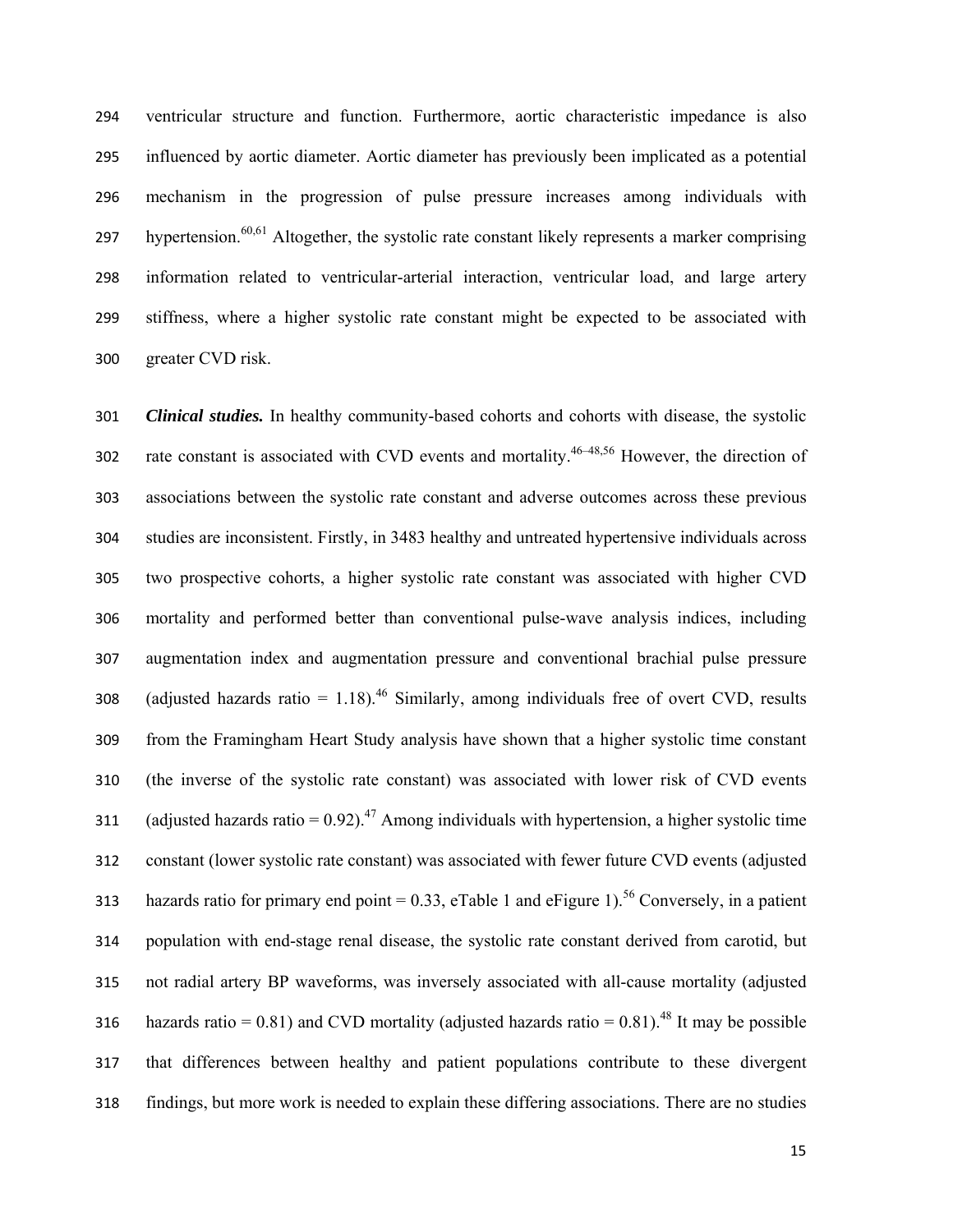that have reported on cross-sectional associations between markers of target organ damage and the systolic rate constant.

### **Future directions: improving BP risk stratification**

Conventional pulse-wave analysis was developed with a view to derive more information from the underlying arterial BP waveform than could be derived from standard systolic and diastolic BP alone. This field has provided significant new information but has fallen short of definitively explaining cardiovascular physiology or offering impetus to change clinical practice. Evidence from studies using the reservoir-excess pressure model offers additional information on CVD risk beyond conventional pulse-wave analysis indices across distinct populations. However, the understanding of the reservoir-excess pressure model is still in its relative infancy and more research is needed. Indeed, in traditional calculations of reservoir-excess pressure parameters, the diastolic rate constant is the product of compliance and resistance which are assumed to be constant. Whereas, the recent analysis from the Framingham Heart study attempts to account for pressure-dependent non-linearities in compliance and resistance in the calculation of the rate constants. This new calculation represents an adjustment to the traditional reservoir-excess pressure calculation but makes some assumptions about the nature of the pressure dependence of the diastolic time constant (tau) and the value of the asymptotic pressure. Interestingly, in a community-based sample, model parameters derived with both the new modified calculation and the traditional calculation were significantly associated with CVD events after adjusting for age and sex. Yet, after additional adjustment for conventional CVD risk factors, only parameters derived 340 via the new modified calculation remained significant.<sup>47</sup> Ultimately, the usefulness of any hemodynamic model is decided by its associations with clinical outcomes but also with arterial physiological phenomena.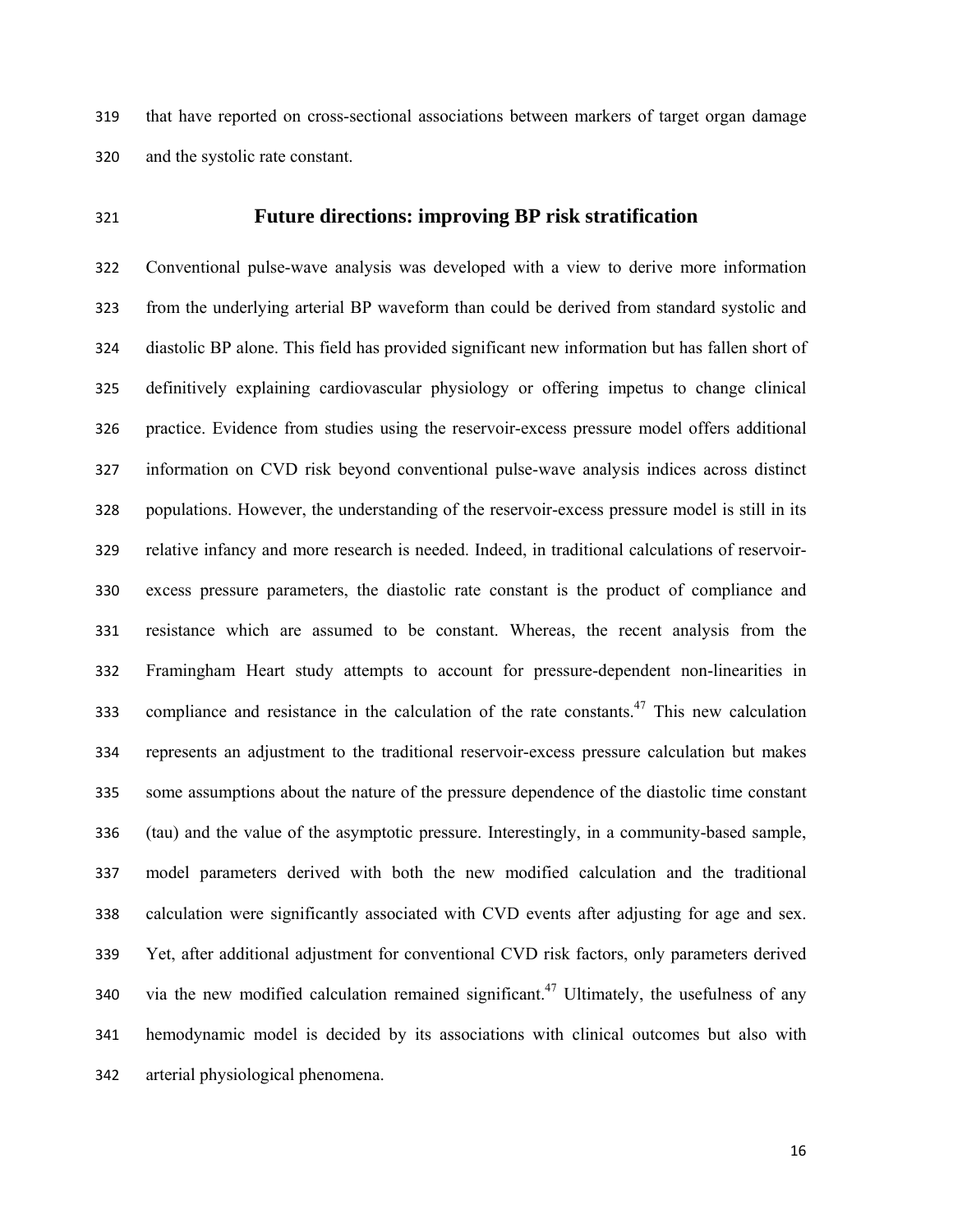The evidence base outlining physiological and clinical insights provided by the reservoir-excess pressure parameters continues to grow, but deficiencies remain. The systolic and diastolic rate constants have shown some promise for the prediction of CVD events and mortality, but data is still lacking. Results pertaining to the systolic rate constant in particular are inconsistent in their direction of association with risk, and additional work on the underlying cause of these discrepancies is warranted. Moreover, there is little to no data assessing associations of the rate constants with markers of target organ damage, and these studies are needed. Furthermore, the clinical value of each model parameter, when derived from different arterial locations, has not been fully determined. A greater understanding of the relationship of model parameters derived from different arterial locations with markers of CVD risk would be beneficial for identifying the most clinically useful combination of arterial location and model parameter.

The recording of non-invasive arterial BP waveforms by tonometry, though uncomplicated to perform, is operator dependent, which remains a barrier to the broader uptake of arterial waveform analysis for the assessment of CVD risk in clinical practice. Recently, new technologies have afforded the opportunity to measure the arterial BP waveform non-359 invasively using cuff-based BP devices. Incorporation of reservoir-excess pressure parameters into conventional BP measurement methods should remove barriers to its clinical 361 use, but a refinement of the methods is needed.<sup>62</sup> Nevertheless, even perfectly accurate measures of cuff-based reservoir-excess pressure parameters are not helpful without also showing clear and consistent associations with clinical outcomes independent of CVD risk factors already available in clinical practice. In this review we have highlighted a number of studies that have observed independent associations between reservoir-excess pressure parameters and CVD risk. That said, there is a lack of consistency in the strength and direction of these associations across studies, most of which have been observed in different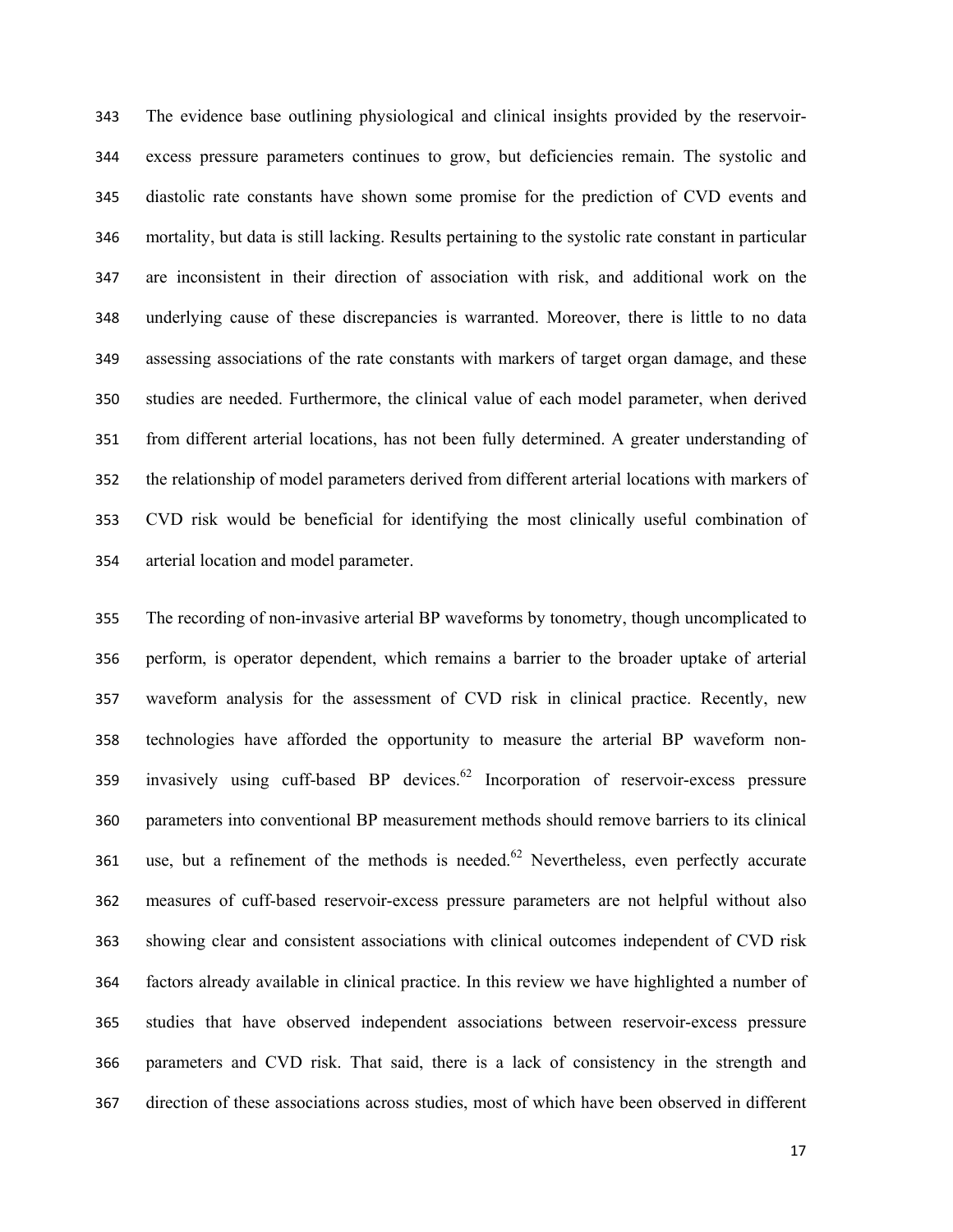patient populations and with reservoir-excess pressure parameters derived from different arterial locations. In this regard, more work is needed to understand the association between reservoir-excess pressure parameters and clinical outcomes among healthy/community-based populations. It also remains to be seen which of the reservoir-excess pressure parameters is most clinically useful. Additionally, new cuffless biometric wearable devices are emerging that measure BP and record the BP waveform from the underlying hemodynamics at various arterial sites including, but not limited to, the wrist, ears and fingers. However, amplification of systolic BP from central to peripheral arteries may hinder the accurate assessment of a clinically important BP (i.e., central, or brachial BP). By taking advantage of the reservoir-excess pressure model it may be possible to derive indices measured from peripheral artery BP waveforms that are representative of central parameters but also are associated with CVD risk when derived from the radial BP, without the need of direct knowledge the central BP.

### **Concluding comment**

Reservoir-excess pressure parameters provide insights into arterial physiology and are associated with CVD risk independent of conventional CVD risk factors. Utilization of model parameters in routine clinical practice may be feasible but is still some way off. In the clinical setting, the mathematical detail underpinning the model parameters is not necessary. This review provides a high-level overview of the physiological and clinical value of the reservoir-excess pressure parameters, helping close the gap between research and clinical translation.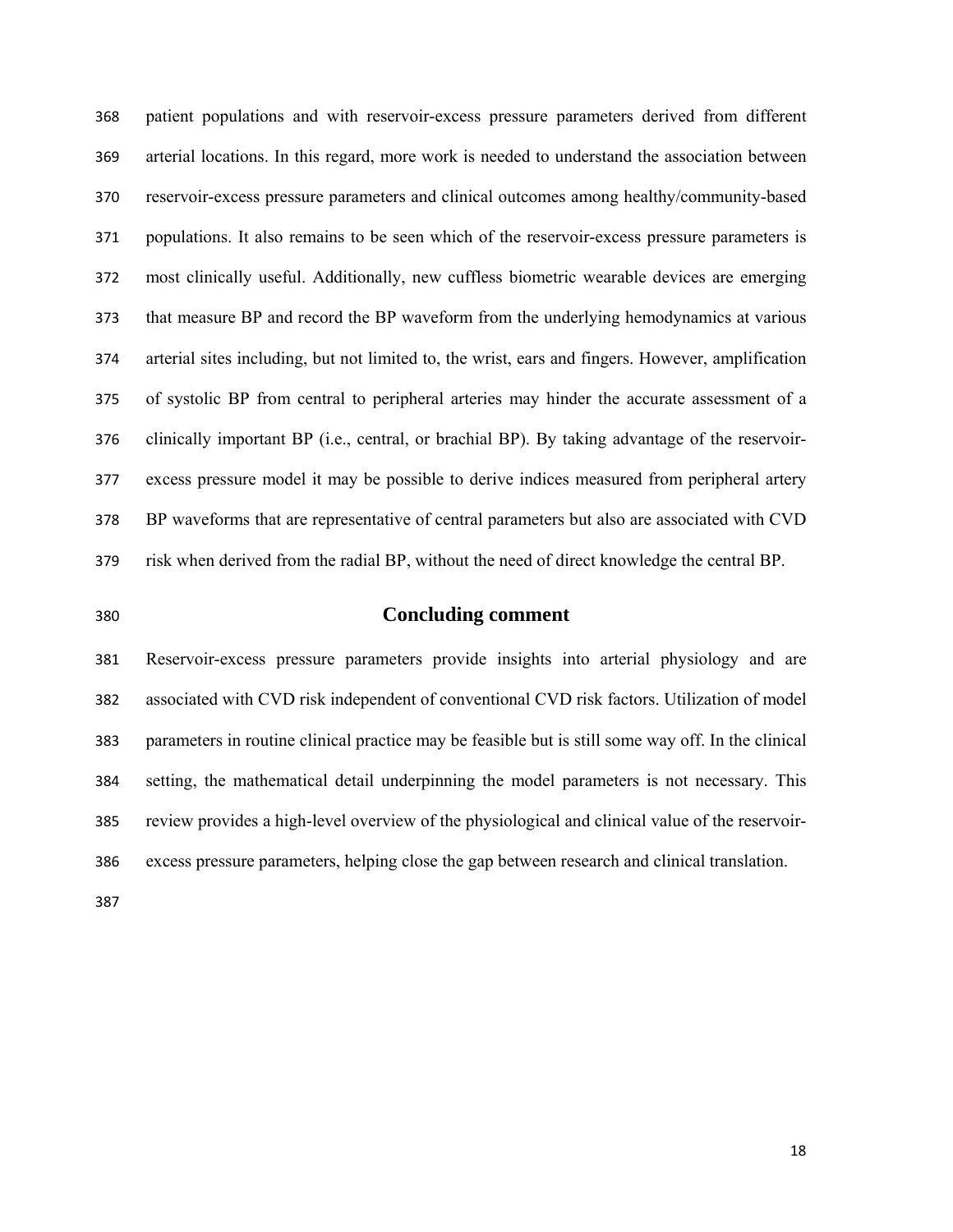# **Author contributions:**

- MA Conception, data interpretation and manuscript preparation and revision.
- MS Data interpretation and critical manuscript revision.
- AH Data interpretation and critical manuscript revision.
- DP Data interpretation and critical manuscript revision.
- JS Conception, data interpretation and critical manuscript revision.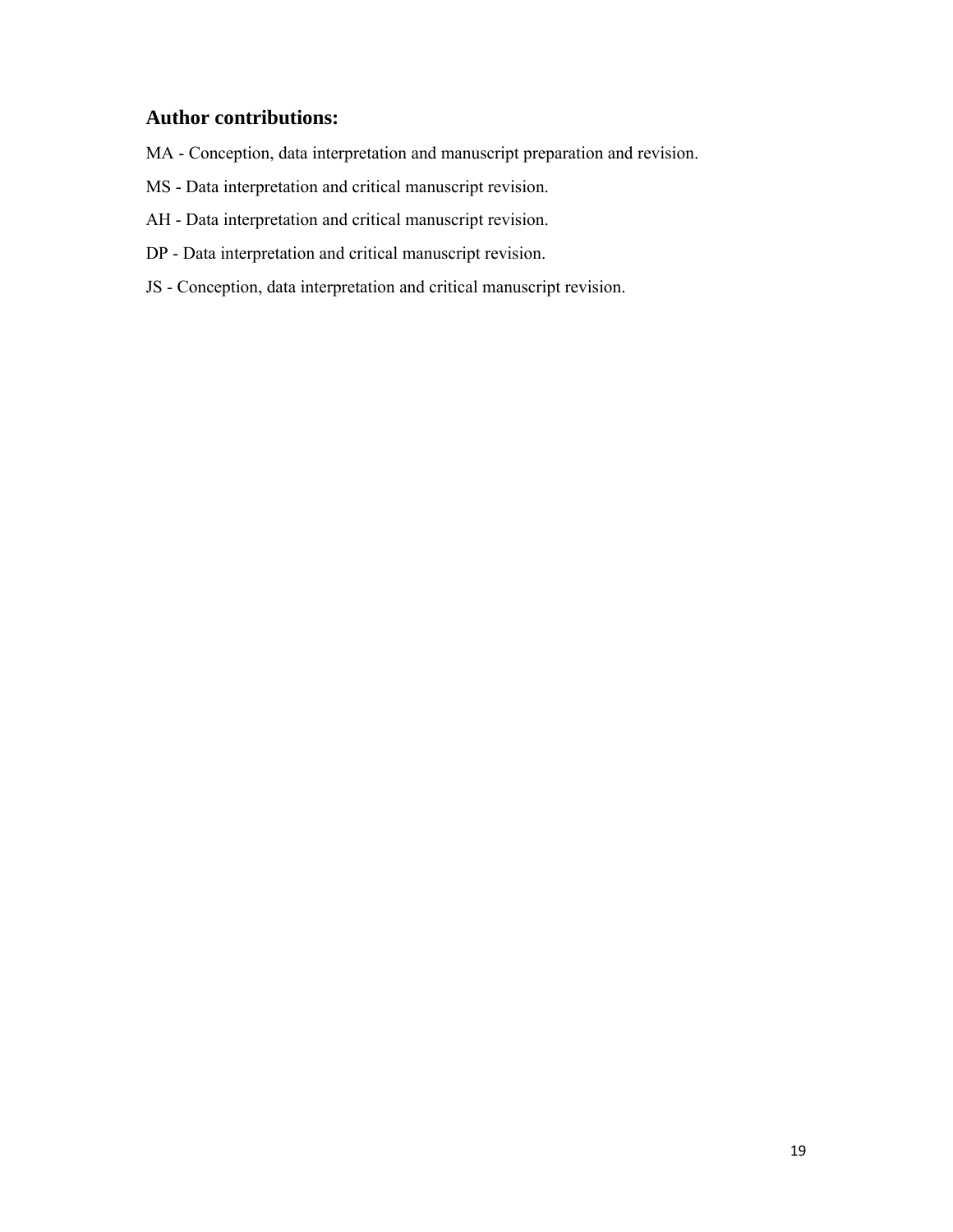# **References**

- 1 World Health Organization. Global Health Estimates 2016: Deaths by Cause, Age, Sex, by Country and by Region, 2000-2016. Geneva, 2018https://www.who.int/healthinfo/global\_burden\_disease/estimates/en/.
- 2 Sidney S, Quesenberry CP, Jaffe MG, Sorel M, Nguyen-Huynh MN, Kushi LH *et al.* Recent Trends in Cardiovascular Mortality in the United States and Public Health Goals. *JAMA Cardiol* 2016; **1**: 594.
- 3 Lopez AD, Adair T. Is the long-term decline in cardiovascular-disease mortality in high-income countries over? Evidence from national vital statistics. *Int J Epidemiol* 2019; **48**: 1815–1823.
- 4 Campbell NRC, Schutte AE, Varghese C V., Ordunez P, Zhang X, Khan T *et al.* São Paulo call to action for the prevention and control of high blood pressure: 2020. *J Clin Hypertens* 2019; **21**: 1744–1752.
- 5 Forouzanfar MH, Alexander L, Anderson HR, Bachman VF, Biryukov S, Brauer M *et al.* Global, regional, and national comparative risk assessment of 79 behavioural, environmental and occupational, and metabolic risks or clusters of risks in 188 countries, 1990–2013: a systematic analysis for the Global Burden of Disease Study 2013. *Lancet* 2015; **386**: 2287–2323.
- 6 Flint AC, Conell C, Ren X, Banki NM, Chan SL, Rao VA *et al.* Effect of Systolic and Diastolic Blood Pressure on Cardiovascular Outcomes. *N Engl J Med* 2019; **381**: 243– 251.
- 7 Kontis V, Cobb LK, Mathers CD, Frieden TR, Ezzati M, Danaei G. Three Public Health Interventions Could Save 94 Million Lives in 25 Years. *Circulation* 2019; **140**: 715–725.
- 8 Zanchetti A, Mancia G. The centenary of blood pressure measurement: a tribute to Scipione Riva-Rocci. *J Hypertens* 1996; **14**: 1–12.
- 9 Muntner P, Shimbo D, Carey RM, Charleston JB, Gaillard T, Misra S *et al.* Measurement of blood pressure in humans: A scientific statement from the american heart association. *Hypertension* 2019; **73**: E35–E66.
- 10 Zanchetti A. Bottom blood pressure or bottom cardiovascular risk? How far can cardiovascular risk be reduced? *J Hypertens* 2009; **27**: 1509–1520.
- 11 Sluyter JD, Hughes AD, Camargo CA, Thom SAM, Parker KH, Hametner B *et al.* Identification of Distinct Arterial Waveform Clusters and a Longitudinal Evaluation of Their Clinical Usefulness. *Hypertension* 2019; **74**: 921–928.
- 12 Ghasemzadeh N, Zafari AM. A Brief Journey into the History of the Arterial Pulse. *Cardiol Res Pract* 2011; **2011**: 1–14.
- 13 Marey E-J. Physiologie medicale la circulation du sang, basée sur l'´etude graphique des mouvements du coeur et du pouls art´eriel avec application aux maladies de l'appareil circulatoire. 1863.
- 14 Vlachopoulos C, Aznaouridis K, O'Rourke MF, Safar ME, Baou K, Stefanadis C. Prediction of cardiovascular events and all-cause mortality with central haemodynamics: A systematic review and meta-analysis. *Eur Heart J* 2010; **31**: 1865– 1871.
- 15 Dart AM, Gatzka CD, Kingwell BA, Willson K, Cameron JD, Liang Y-L *et al.* Brachial blood pressure but not carotid arterial waveforms predict cardiovascular events in elderly female hypertensives. *Hypertension* 2006; **47**: 785–90.
- 16 Mitchell GF, Hwang S-J, Vasan RS, Larson MG, Pencina MJ, Hamburg NM *et al.* Arterial stiffness and cardiovascular events: the Framingham Heart Study. *Circulation* 2010; **121**: 505–11.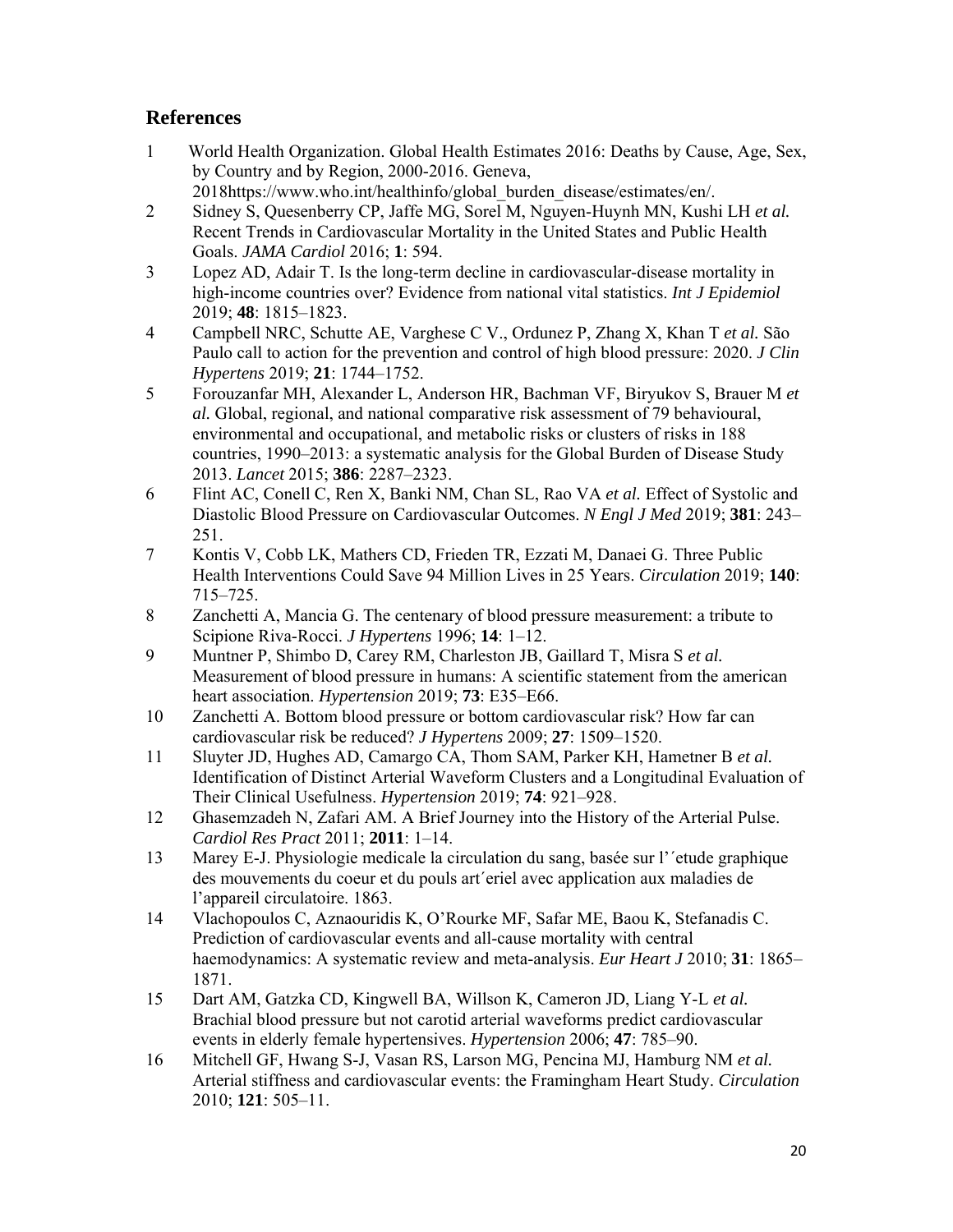- 17 Chirinos JA, Zambrano JP, Chakko S, Veerani A, Schob A, Willens HJ *et al.* Aortic Pressure Augmentation Predicts Adverse Cardiovascular Events in Patients With Established Coronary Artery Disease. *Hypertension* 2005; **45**: 980–985.
- 18 Hughes AD, Park C, Davies J, Francis D, McG Thom SA, Mayet J *et al.* Limitations of Augmentation Index in the Assessment of Wave Reflection in Normotensive Healthy Individuals. *PLoS One* 2013; **8**: e59371.
- 19 Sharman JE, Davies JE, Jenkins C, Marwick TH. Augmentation index, left ventricular contractility, and wave reflection. *Hypertension* 2009; **54**: 1099–1105.
- 20 Heusinkveld M, Huberts W, Lumens J, Hughes AD. Augmentation index acts as ventricular-arterial coupling parameter but not as proxy for wave reflection magnitude. In: *8th World Congress of Biomechanics*. 2018.
- 21 Townsend RR, Wilkinson IB, Schiffrin EL, Avolio AP, Chirinos JA, Cockcroft JR *et al.* Recommendations for Improving and Standardizing Vascular Research on Arterial Stiffness. *Hypertension* 2015; **66**: 698–722.
- 22 Sharman JE, Qasem AM, Hanekom L, Gill DS, Lim R, Marwick TH. Radial pressure waveform dP/dt max is a poor indicator of left ventricular systolic function. *Eur J Clin Invest* 2007; **37**: 276–281.
- 23 Gao M, Rose WC, Fetics B, Kass DA, Chen C, Mukkamala R. A Simple Adaptive Transfer Function for Deriving the Central Blood Pressure Waveform from a Radial Blood Pressure Waveform. *Sci Rep* 2016; **6**: 33230.
- 24 Chen C-H, Nevo E, Fetics B, Pak PH, Yin FCP, Maughan WL *et al.* Estimation of Central Aortic Pressure Waveform by Mathematical Transformation of Radial Tonometry Pressure. *Circulation* 1997; **95**: 1827–1836.
- 25 Karamanoglu M, O'Rouke MF, Avolio AP, Kelly RP. An analysis of the relationship between central aortic and peripheral upper limb pressure waves in man. *Eur Heart J* 1993; **14**: 160–167.
- 26 Pauca AL, Kon ND, O'Rourke MF. The second peak of the radial artery pressure wave represents aortic systolic pressure in hypertensive and elderly patients. *Br J Anaesth* 2004; **92**: 651–657.
- 27 Xiao H, Butlin M, Qasem A, Tan I, Li D, Avolio AP. N-Point Moving Average : A Special Generalized Transfer Function Method for Estimation of Central Aortic Blood Pressure. *IEEE Trans Biomed Eng* 2018; **65**: 1226–1234.
- 28 Weber T, Wassertheurer S, Rammer M, Maurer E, Hametner B, Mayer CC *et al.* Validation of a Brachial Cuff-Based Method for Estimating Central Systolic Blood Pressure. *Hypertension* 2011; **58**: 825–832.
- 29 Wang J-J, O'Brien AB, Shrive NG, Parker KH, Tyberg J V. Time-domain representation of ventricular-arterial coupling as a windkessel and wave system. *Am J Physiol Heart Circ Physiol* 2003; **284**: H1358-68.
- 30 Aguado-Sierra J, Alastruey J, Wang J-J, Hadjiloizou N, Davies J, Parker KH. Separation of the reservoir and wave pressure and velocity from measurements at an arbitrary location in arteries. *Proc Inst Mech Eng Part H J Eng Med* 2008; **222**: 403– 416.
- 31 Sagawa K, Lie RK, Schaefer J. Translation of Otto Frank's paper & quot: Die Grundform des Arteriellen Pulses " Zeitschrift für Biologie 37: 483-526 (1899). *J Mol Cell Cardiol* 1990; **22**: 253–4.
- 32 Wang J-J, Flewitt JA, Shrive NG, Parker KH, Tyberg J V. Systemic venous circulation. Waves propagating on a windkessel: relation of arterial and venous windkessels to systemic vascular resistance. *Am J Physiol Circ Physiol* 2006; **290**: H154–H162.
- 33 Hughes AD, Parker KH. The modified arterial reservoir: An update with consideration of asymptotic pressure ( $P \infty$ ) and zero-flow pressure ( $P zf$ ). *Proc Inst Mech Eng*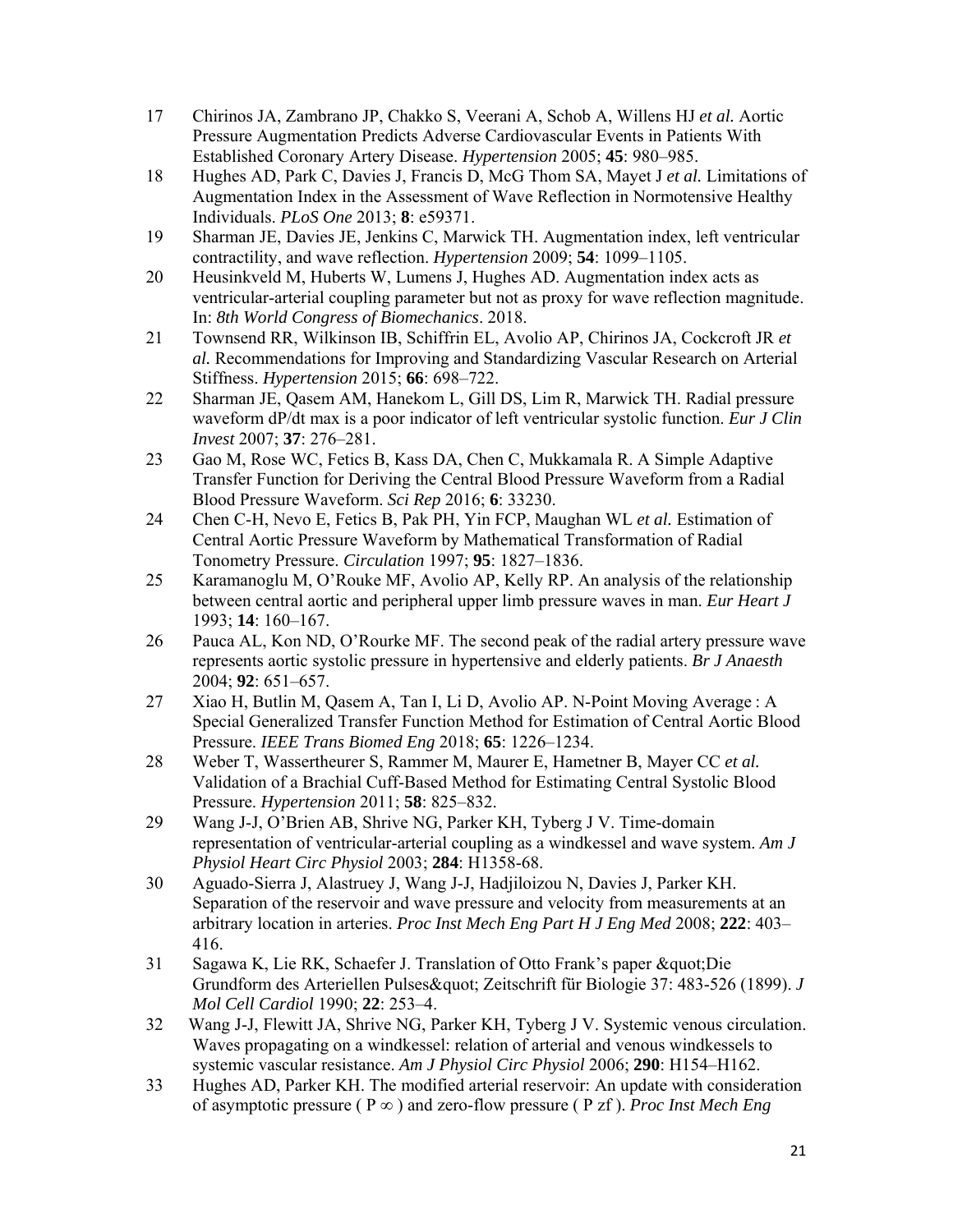*Part H J Eng Med* 2020; **44**: 095441192091755.

- 34 Schultz MG, Davies JE, Hardikar A, Pitt S, Moraldo M, Dhutia N *et al.* Aortic reservoir pressure corresponds to cyclic changes in aortic volume: Physiological validation in humans. *Arterioscler Thromb Vasc Biol* 2014; **34**: 1597–1603.
- 35 Woodard T, Sigurdsson S, Gotal JD, Torjesen AA, Inker LA, Aspelund T *et al.* Mediation Analysis of Aortic Stiffness and Renal Microvascular Function. *J Am Soc Nephrol* 2015; **26**: 1181–1187.
- 36 Climie RE, van Sloten TT, Bruno R-M, Taddei S, Empana J-P, Stehouwer CDA *et al.* Macrovasculature and Microvasculature at the Crossroads Between Type 2 Diabetes Mellitus and Hypertension. *Hypertension* 2019; **73**: 1138–1149.
- 37 Chirinos JA, Segers P, Hughes T, Townsend R. Large-Artery Stiffness in Health and Disease. *J Am Coll Cardiol* 2019; **74**: 1237–1263.
- 38 Parker KH, Alastruey J, Stan G-B. Arterial reservoir-excess pressure and ventricular work. *Med Biol Eng Comput* 2012; **50**: 419–24.
- 39 Alastruey J. On the mechanics underlying the reservoir-excess separation in systemic arteries and their implications for pulse wave analysis. *Cardiovasc Eng* 2010; **10**: 176– 189.
- 40 Wang J-J, de Vries G, Tyberg J V. Estimation of left ventricular stroke volume by impedance cardiography: its relation to the aortic reservoir. *Exp Physiol* 2013; **98**: 1213–24.
- 41 Davies JE, Lacy P, Tillin T, Collier D, Cruickshank JK, Francis DP *et al.* Excess Pressure Integral Predicts Cardiovascular Events Independent of Other Risk Factors in the Conduit Artery Functional Evaluation Substudy of Anglo-Scandinavian Cardiac Outcomes Trial. *Hypertension* 2014; **64**: 60–68.
- 42 Schultz MG, Hughes AD, Davies JE, Sharman JE. Associations and clinical relevance of aortic-brachial artery stiffness mismatch, aortic reservoir function, and central pressure augmentation. *Am J Physiol Circ Physiol* 2015; **309**: H1225–H1233.
- 43 Peng X, Schultz MG, Picone DS, Black JA, Dwyer N, Roberts-Thomson P *et al.* Arterial reservoir characteristics and central-To-peripheral blood pressure amplification in the human upper limb. *J Hypertens* 2017; **35**: 1825–1831.
- 44 Narayan O, Parker KH, Davies JE, Hughes AD, Meredith IT, Cameron JD. Reservoir pressure analysis of aortic blood pressure: An in-vivo study at five locations in humans. *J Hypertens* 2017; **35**: 2025–2033.
- 45 Hametner B, Wassertheurer S, Hughes AD, Parker KH, Weber T, Eber B. Reservoir and excess pressures predict cardiovascular events in high-risk patients. *Int J Cardiol* 2014; **171**: 31–36.
- 46 Cheng HM, Chuang SY, Wang JJ, Shih YT, Wang HN, Huang CJ *et al.* Prognostic significance of mechanical biomarkers derived from pulse wave analysis for predicting long-term cardiovascular mortality in two population-based cohorts. *Int J Cardiol* 2016; **215**: 388–395.
- 47 Behnam V, Rong J, Larson MG, Gotal JD, Benjamin EJ, Hamburg NM *et al.* Windkessel Measures Derived From Pressure Waveforms Only: The Framingham Heart Study. *J Am Heart Assoc* 2019; **8**: e012300.
- 48 Fortier C, Côté G, MacWay F, Goupil R, Desbiens L, Desjardins M *et al.* Prognostic Value of Carotid and Radial Artery Reservoir Wave Parameters in End Stage Renal Disease. *J Am Heart Assoc* 2019; **8**: e012314.
- 49 Park CM, Korolkova O, Davies JE, Parker KH, Siggers JH, March K *et al.* Arterial pressure: agreement between a brachial cuff-based device and radial tonometry. *J Hypertens* 2014; **32**: 865–872.
- 50 Michail M, Narayan O, Parker KH, Cameron JD. Relationship of aortic excess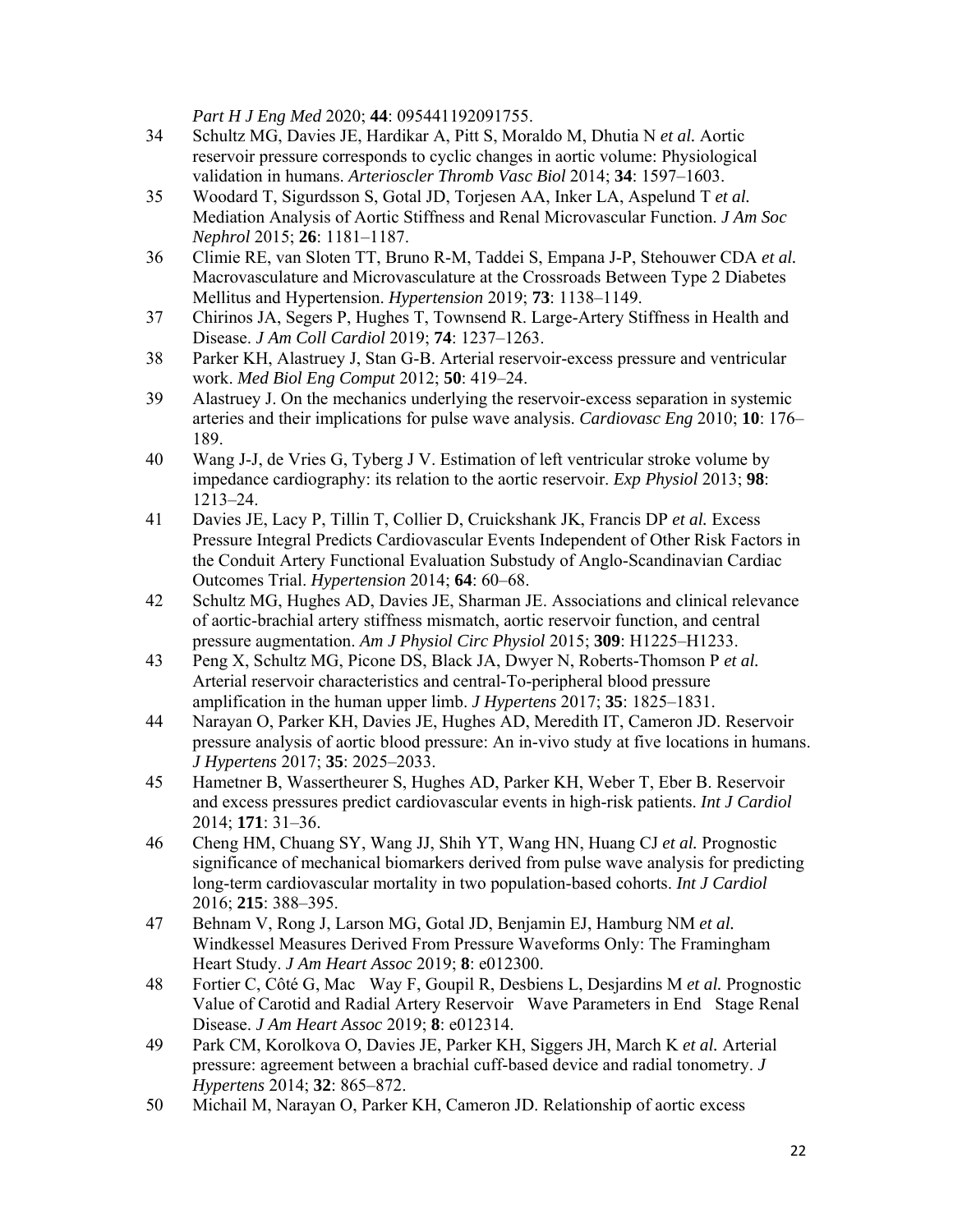pressure obtained using pressure-only reservoir pressure analysis to directly measured aortic flow in humans. *Physiol Meas* 2018; **39**. doi:10.1088/1361-6579/aaca87.

- 51 Armstrong MK, Schultz MG, Hughes AD, Picone DS, Black JA, Dwyer N *et al.* Excess pressure as an analogue of blood flow velocity. *J Hypertens* 2020; **Publish Ah**:  $1 - 7$ .
- 52 Climie RED, Srikanth V, Beare R, Keith LJ, Fell J, Davies JE *et al.* Aortic reservoir characteristics and brain structure in people with type 2 diabetes mellitus; a cross sectional study. *Cardiovasc Diabetol* 2014; **13**: 1–9.
- 53 Climie RED, Picone DS, Sharman JE. Longitudinal changes in excess pressure independently predict declining renal function among healthy individuals-a pilot study. *Am J Hypertens* 2017; **30**: 772–775.
- 54 Wang WT, Sung SH, Wang JJ, Wu CK, Lin LY, Lee JC *et al.* Excess pressure integral predicts long-term all-cause mortality in stable heart failure patients. *Am J Hypertens* 2017; **30**: 271–278.
- 55 Schneider A, Krauze T, Mińczykowski A, Dziarmaga M, Piskorski J, Szczepanik A *et al.* Arterial excess–reservoir pressure integral as a predictor of cardiovascular complications in subjects with acute coronary syndrome. *Polish Arch Intern Med* 2018; **128**: 228–234.
- 56 Narayan O, Davies JE, Hughes AD, Dart AM, Parker KH, Reid C *et al.* Central aortic reservoir-wave analysis improves prediction of cardiovascular events in elderly hypertensives. *Hypertension* 2015; **65**: 629–635.
- 57 Liu Z, Brin KP, Yin FCP. Estimation of total arterial compliance: An improved method and evaluation of current methods. *Am J Physiol - Hear Circ Physiol* 1986; **251**. doi:10.1152/ajpheart.1986.251.3.h588.
- 58 Chemla D, Lau EMT, Hervé P, Millasseau S, Brahimi M, Zhu K *et al.* Influence of critical closing pressure on systemic vascular resistance and total arterial compliance: A clinical invasive study. *Arch Cardiovasc Dis* 2017; **110**: 659–666.
- 59 Armstrong MK, Schultz MG, Picone DS, Black JA, Dwyer N, Roberts-Thomson P *et al.* Associations of Reservoir-Excess Pressure Parameters Derived From Central and Peripheral Arteries With Kidney Function. *Am J Hypertens* 2020; **33**: 325–330.
- 60 Mitchell GF, Lacourcière Y, Ouellet J-P, Izzo JL, Neutel J, Kerwin LJ *et al.* Determinants of Elevated Pulse Pressure in Middle-Aged and Older Subjects With Uncomplicated Systolic Hypertension. *Circulation* 2003; **108**: 1592–1598.
- 61 Torjesen AA, Sigurðsson S, Westenberg JJM, Gotal JD, Bell V, Aspelund T *et al.* Pulse Pressure Relation to Aortic and Left Ventricular Structure in the Age, Gene/Environment Susceptibility (AGES)-Reykjavik Study. *Hypertension* 2014; **64**: 756–761.
- 62 Peng X, Schultz MG, Picone DS, Dwyer N, Black JA, Roberts Thomson P et al. Non invasive measurement of reservoir pressure parameters from brachial cuff blood pressure waveforms. *J Clin Hypertens* 2018; **20**: 1703–1711.
- 63 Davies JE, Baksi J, Francis DP, Hadjiloizou N, Whinnett ZI, Manisty CH *et al.* The arterial reservoir pressure increases with aging and is the major determinant of the aortic augmentation index. *Am J Physiol Circ Physiol* 2010; **298**: H580–H586.
- 64 Piskorski J, Krauze T, Katulska K, Wykrętowicz M, Milewska A, Przymuszała D *et al.* Contribution of arterial excess pressure and arterial stiffness to central augmentation pressure in healthy subjects. *Int J Cardiol* 2013; **168**: 2899–900.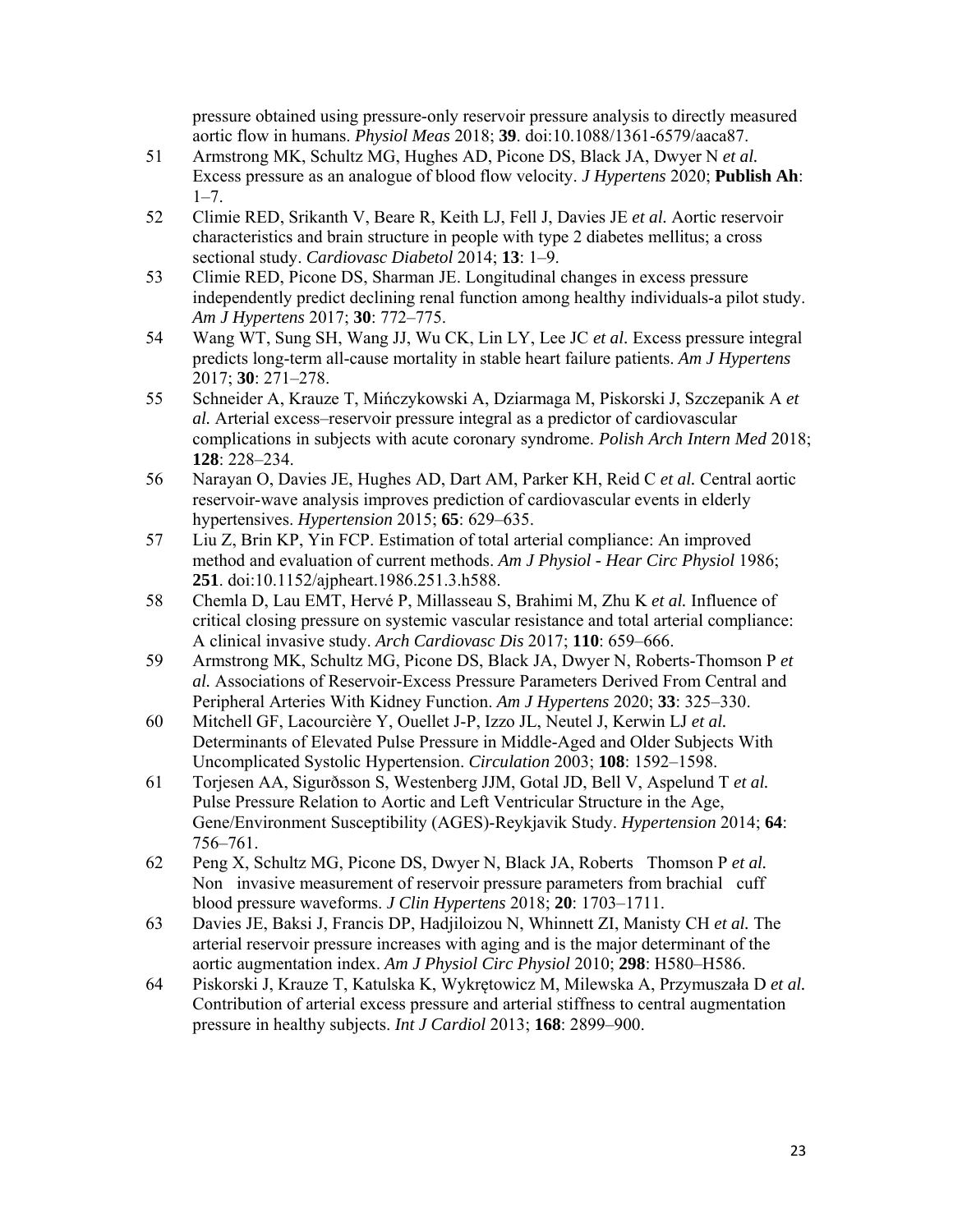#### **Figure legends:**

**Figure 1.** Conventional blood pressure (BP) assessment methods employ the oscillometric or manual auscultatory method to derive values for systolic and diastolic BP and provide little information on the underlying arterial BP waveform. Systolic BP is the peak of the arterial BP waveform and diastolic BP the nadir. Pulse pressure is the difference between systolic and diastolic BP.

**Figure 2.** Intra-arterial aortic blood pressure measured continuously over one cardiac cycle and overlaid with parameters derived via conventional pulse-wave analysis. dP/dt max is the point at which the rate of increase in pressure is highest. P1 is the anacrotic notch or first systolic inflection point and P2 is the systolic blood pressure. Augmentation pressure (AP) is the difference between P1 and P2 and is used, along with pulse pressure (PP), to calculate augmentation index (AIx), a common pulse-wave analysis index (AIx = AP/PP). Incisura, or the dicrotic notch, marks the end of systole and closure of the aortic valve. Tr is the time to P1 and systolic and diastolic duration is the length of time spent in cardiac contraction and relaxation, respectively.

**Figure 3**. Parameters derived from an ensemble averaged intra-arterial aortic blood pressure waveform via reservoir excess pressure analysis. Parameters may be measured as peak or integral (area under the curve) values of the reservoir and excess pressure curves. Shaded areas represent model parameters derived by the integration of the reservoir and excess pressure curve. The systolic and diastolic rate constants represent the rate of increase and decrease of the reservoir pressure, respectively. Pinfinity ( $P\infty$ ) is the asymptote of the diastolic BP decay and is assumed to represent the BP at which flow through the microcirculation stops.

**Figure 4.** Relationship of reservoir pressure (dashed line) derived via the reservoir-excess pressure model and aortic volume measured via ultrasound in 9 individuals undergoing coronary artery bypass surgery (left). Aortic volume was scaled to reservoir pressure for presentation. Change in aortic volume over the cardiac cycle is well matched by reservoir pressure (right,  $R^2 = 0.95$ , max cross-correlation r = 0.97). From Schultz et al. <sup>34</sup>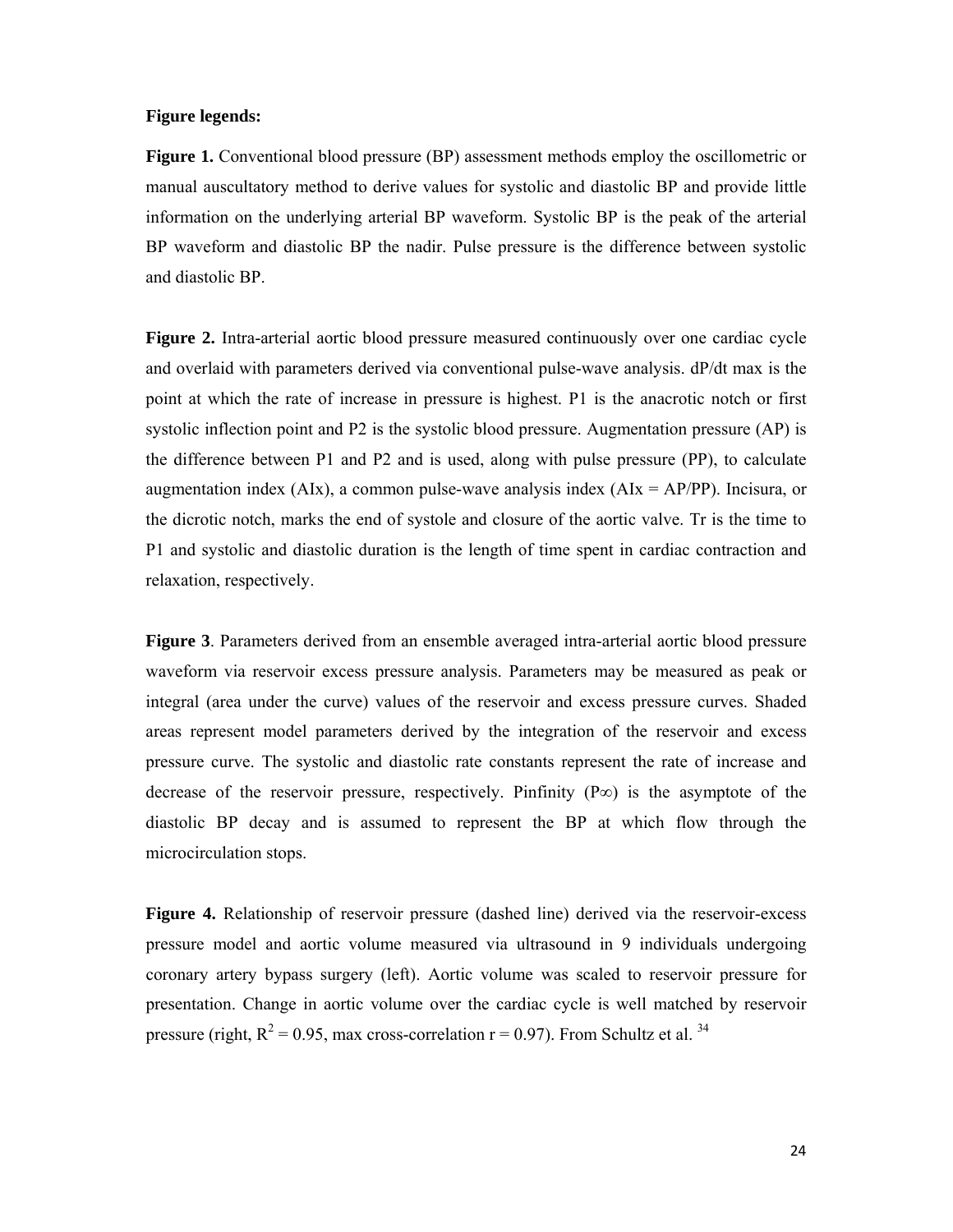| Table 1. Studies of reservoir excess pressure parameters associated with cardiovascular risk.                                                                                        |      |              |                    |               |                 |                     |                                                                                                                                                                              |
|--------------------------------------------------------------------------------------------------------------------------------------------------------------------------------------|------|--------------|--------------------|---------------|-----------------|---------------------|------------------------------------------------------------------------------------------------------------------------------------------------------------------------------|
| Study, year                                                                                                                                                                          | N    | Age          | <b>Male</b><br>(%) | <b>Method</b> | <b>Site</b>     | <b>GTF</b><br>used? | <b>Findings</b>                                                                                                                                                              |
| Reservoir pressure parameters and all cause and CV mortality and CV events                                                                                                           |      |              |                    |               |                 |                     |                                                                                                                                                                              |
| Hametner <sup>45</sup> , 2014                                                                                                                                                        | 674  | $64\pm NA$   | 57                 | Tonometry     | Radial          | Y                   | <b>Pr</b> amplitude <sup><math>\ddagger</math></sup> predicts CV events & mortality (3.8y FU)                                                                                |
| Davies <sup>41</sup> , 2014                                                                                                                                                          | 2069 | $63 \pm 8$   | 81                 | Tonometry     | Radial          | N                   | <b>Pxs</b> integral <sup>‡</sup> predicts CV events $(3.5y FU)$                                                                                                              |
| Narayan <sup>56</sup> , 2015                                                                                                                                                         | 838  | $72 \pm 0.2$ | 46                 | Tonometry     | Carotid         | N                   | $\mathbf{Ks}^{\ddagger}$ predicts CV events (4.4y FU)                                                                                                                        |
|                                                                                                                                                                                      | 1272 | $52 \pm 13$  | $\overline{54}$    | Tonometry     | Carotid         | N                   | <b>Pr</b> peak <sup>‡</sup> & amplitude <sup>‡</sup> , $\mathbf{Ks}^{\ddagger}$ , & $\mathbf{Kd}^{\ddagger}$ predict CV mortality (19.8y FU)                                 |
| Cheng <sup>46</sup> , 2016                                                                                                                                                           | 2211 | $53 \pm 12$  | 46                 | Tonometry     | Radial          | Y                   | $\mathbf{K} \mathbf{s}^{\ddagger} \& \mathbf{K} \mathbf{d}^{\ddagger}$ predict CV mortality (10y FU)                                                                         |
| Wang <sup>54</sup> , 2017                                                                                                                                                            | 168  | $64 \pm 15$  | 66                 | Tonometry     | Carotid         | N                   | <b>Pxs</b> integral <sup><math>\dagger</math></sup> predicts total mortality (9.9y FU)                                                                                       |
| Schneider <sup>55</sup> , 2018                                                                                                                                                       | 251  | $64 \pm NA$  | 71                 | Tonometry     | Radial          | NA                  | <b>Pxs</b> integral <sup><math>\degree</math></sup> predicts all-cause mortality & CV events (3.4y FU)                                                                       |
| Fortier <sup>48</sup> , 2019                                                                                                                                                         | 260  | $70\pm NA$   | 60                 | Tonometry     | Carotid         | N                   | <b>Pxs</b> integral <sup>†</sup> & $\mathbf{Ks}^{\dagger}$ predict all-cause & CV mortality. Pxs amplitude <sup>†</sup> &                                                    |
|                                                                                                                                                                                      |      |              |                    |               |                 |                     | <b>Pr</b> integral <sup><math>\dagger</math></sup> predicts all-cause mortality (2.6y FU)                                                                                    |
| Behnam <sup>47</sup> , 2019                                                                                                                                                          | 2539 | $63 \pm 11$  | 42                 | Tonometry     | Carotid         | ${\bf N}$           | <b>Pr</b> amplitude <sup><math>\ddagger</math></sup> , <b>Ks</b> <sup><math>\ddagger</math></sup> & <b>Kd</b> <sup><math>\ddagger</math></sup> predict CVD events (15.1y FU) |
| Reservoir pressure parameters and CV risk markers                                                                                                                                    |      |              |                    |               |                 |                     |                                                                                                                                                                              |
| Sharman <sup>19</sup> , 2009                                                                                                                                                         | 16   | $62 \pm 10$  | 82                 | Tonometry     | Radial          | N                   | Pr peak positively correlates with AIx                                                                                                                                       |
| Davies <sup>63</sup> , 2010                                                                                                                                                          | 15   | $53 \pm 10$  | 62                 | Catheter      | Aorta           | $\rm NA$            | Pr integral positively correlates with AIx                                                                                                                                   |
| Piskorski $^{64}$ , 2013                                                                                                                                                             | 159  | $51 \pm 1$   | 45                 | Tonometry     | Radial          | NA                  | <b>Pxs &amp; Pr</b> integral positively correlates with AP                                                                                                                   |
| Climie <sup>52</sup> , 2014                                                                                                                                                          | 37   | $52 + 8$     | 51                 | Tonometry     | Radial          | N                   | <b>Pxs</b> integral <sup>‡</sup> negatively correlates MRI grey matter volume                                                                                                |
| Davies <sup>41</sup> , 2014                                                                                                                                                          | 2069 | $63+8$       | 81                 | Tonometry     | Radial          | $\mathbf N$         | <b>Pxs</b> integral <sup>‡</sup> positively correlates with cIMT. $Pr^{\ddagger} \& Prs^{\ddagger}$ integral                                                                 |
|                                                                                                                                                                                      |      |              |                    |               |                 |                     | positively correlates with LVMI                                                                                                                                              |
| Schultz <sup>42</sup> , 2015                                                                                                                                                         | 359  | $61+9$       | 49                 | Tonometry     | Radial          | N                   | <b>Pr</b> integral <sup><math>\ddagger</math></sup> positively correlates with AP, AIx, & LVMI                                                                               |
| Climie <sup>53</sup> , 2017                                                                                                                                                          | 33   | $57 + 9$     | 55                 | Tonometry     | Radial          | N                   | Change in Pxs integral <sup>*</sup> negatively correlates with the change in eGFR                                                                                            |
| Armstrong <sup>59</sup> , 2020                                                                                                                                                       | 220  | $61 \pm 10$  | 68                 | Catheter      | Aorta &         | ${\bf N}$           | $\mathbf{Kd}^{\ddagger}$ negatively correlates with eGFR                                                                                                                     |
|                                                                                                                                                                                      |      |              |                    |               | <b>Brachial</b> |                     |                                                                                                                                                                              |
| Data are mean±SD unless stated otherwise. GTF = Y identifies those studies where a generalised transfer function was used to synthesise an aortic pressure waveform from a           |      |              |                    |               |                 |                     |                                                                                                                                                                              |
| peripheral artery waveform. Studies were identified through snowballing and PubMed and Google scholar searches. Only statistically significant associations from published           |      |              |                    |               |                 |                     |                                                                                                                                                                              |
| studies are presented here, see supplementary material eTable 1 and eFigure 2 for non-significant findings. $\ddagger$ indicates findings were at least independent of age, sex, and |      |              |                    |               |                 |                     |                                                                                                                                                                              |

blood pressure (systolic or mean arterial pressure), † indicates findings were at least age and sex independent, and \* indicates findings were at least independent of age. AIx, augmentation index; AP, augmentation pressure; cIMT, carotid intima media thickness; CV, cardiovascular; eGFR, estimated glomerular filtration rate; FU, follow up; GTF, generalised transfer function; Kd, diastolic rate constant; Ks, systolic rate constant; LVMI, left ventricular mass index; MRI, magnetic resonance imaging; Pxs, excess pressure; Pr, reservoir pressure; y, years.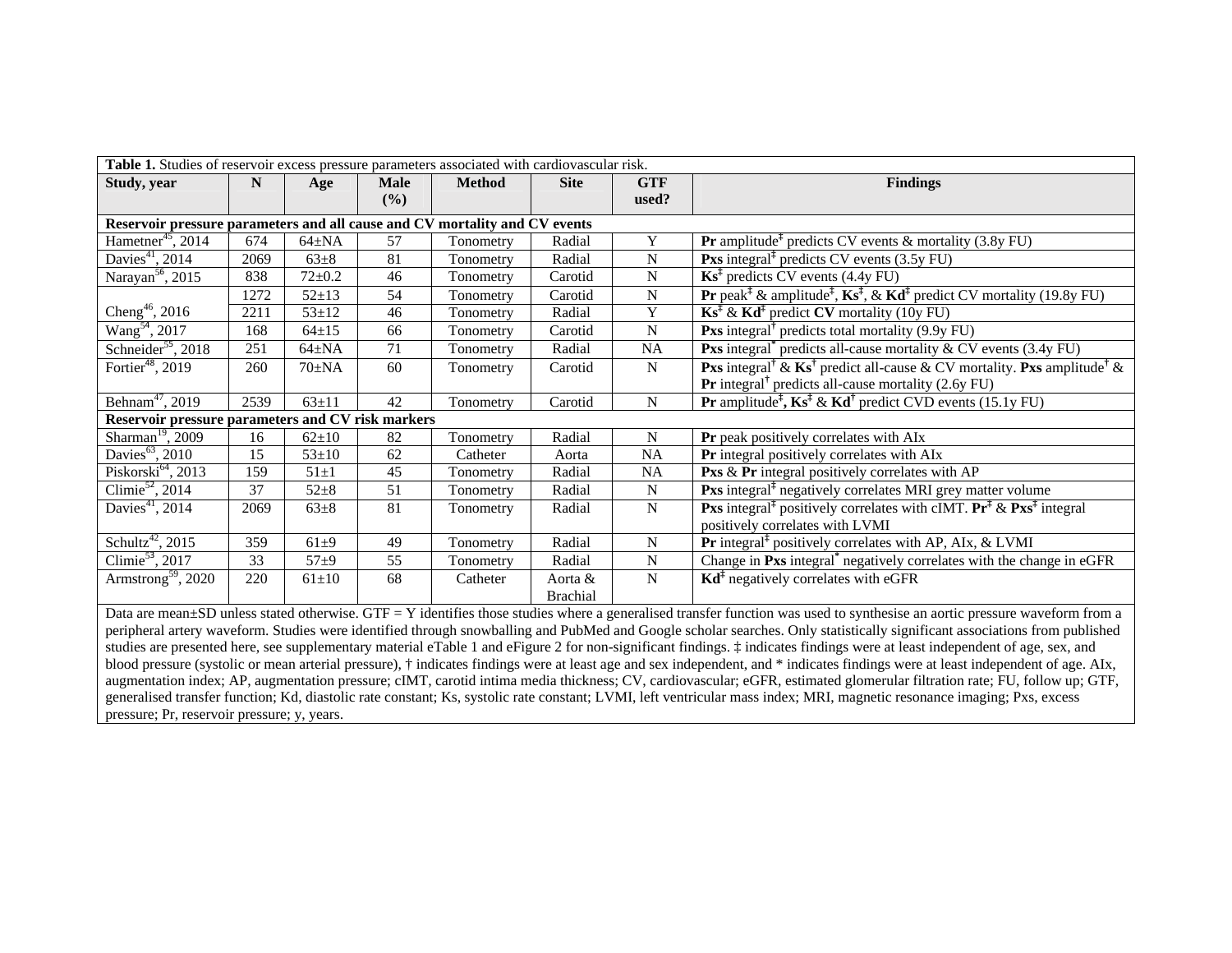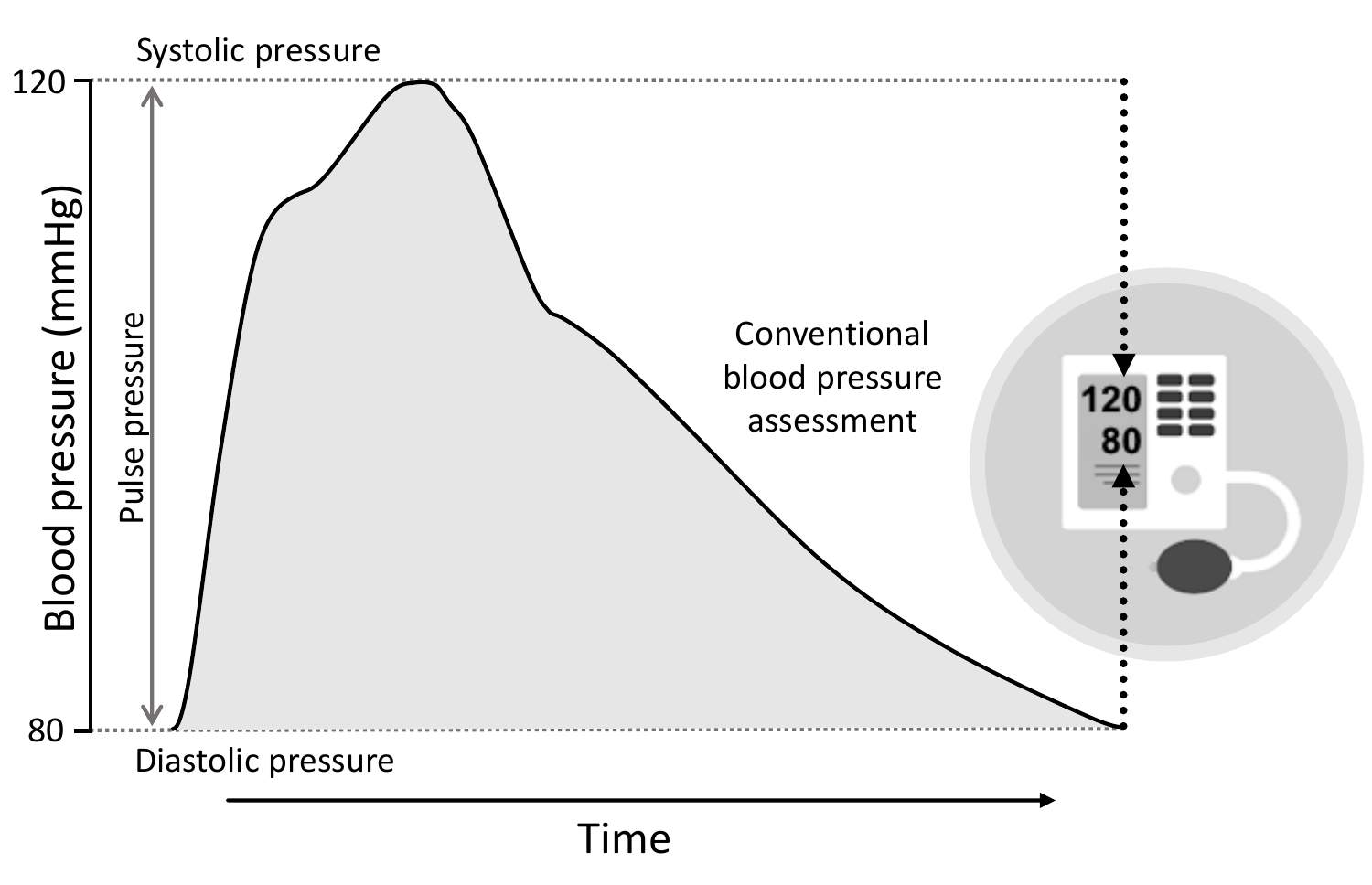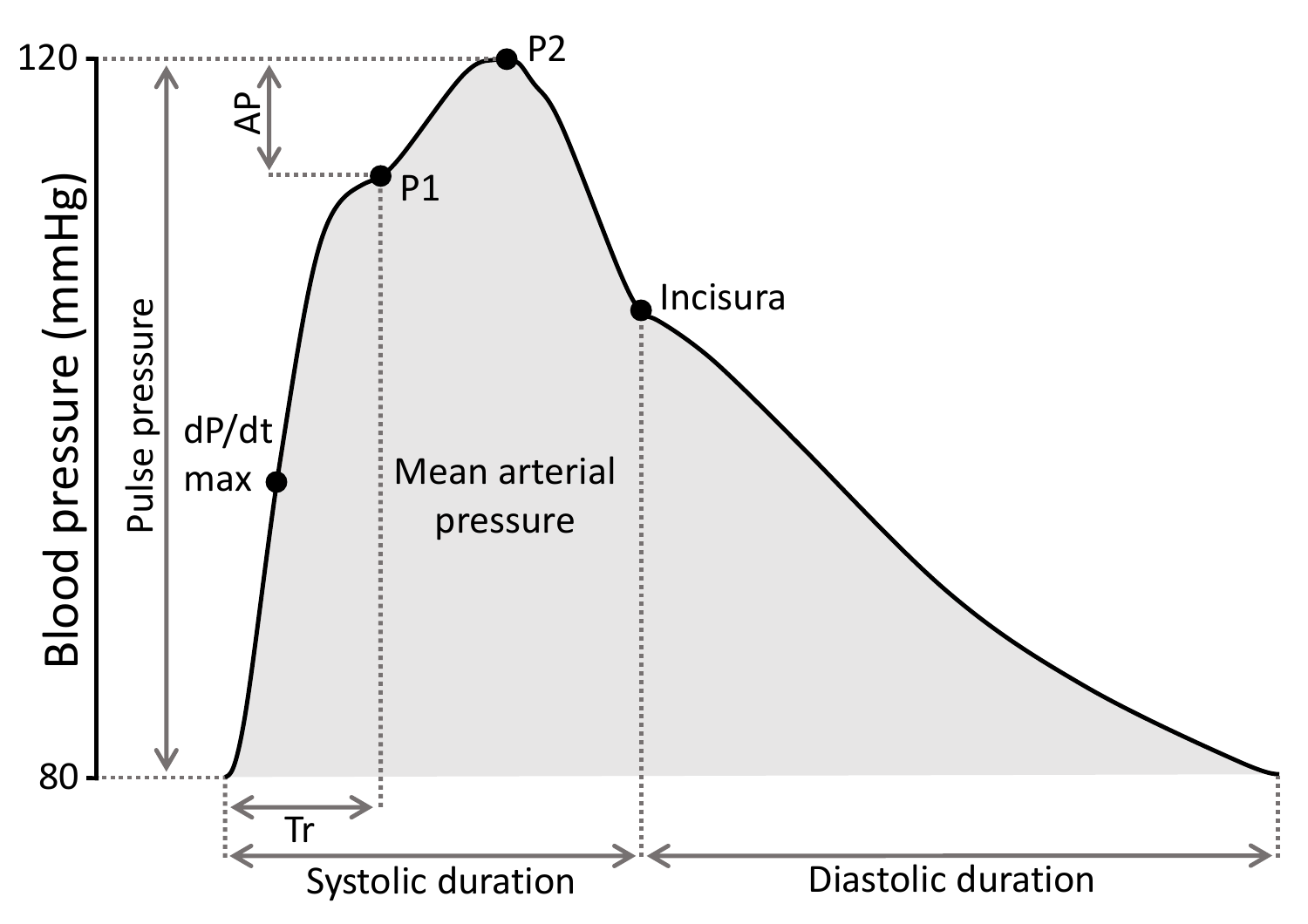